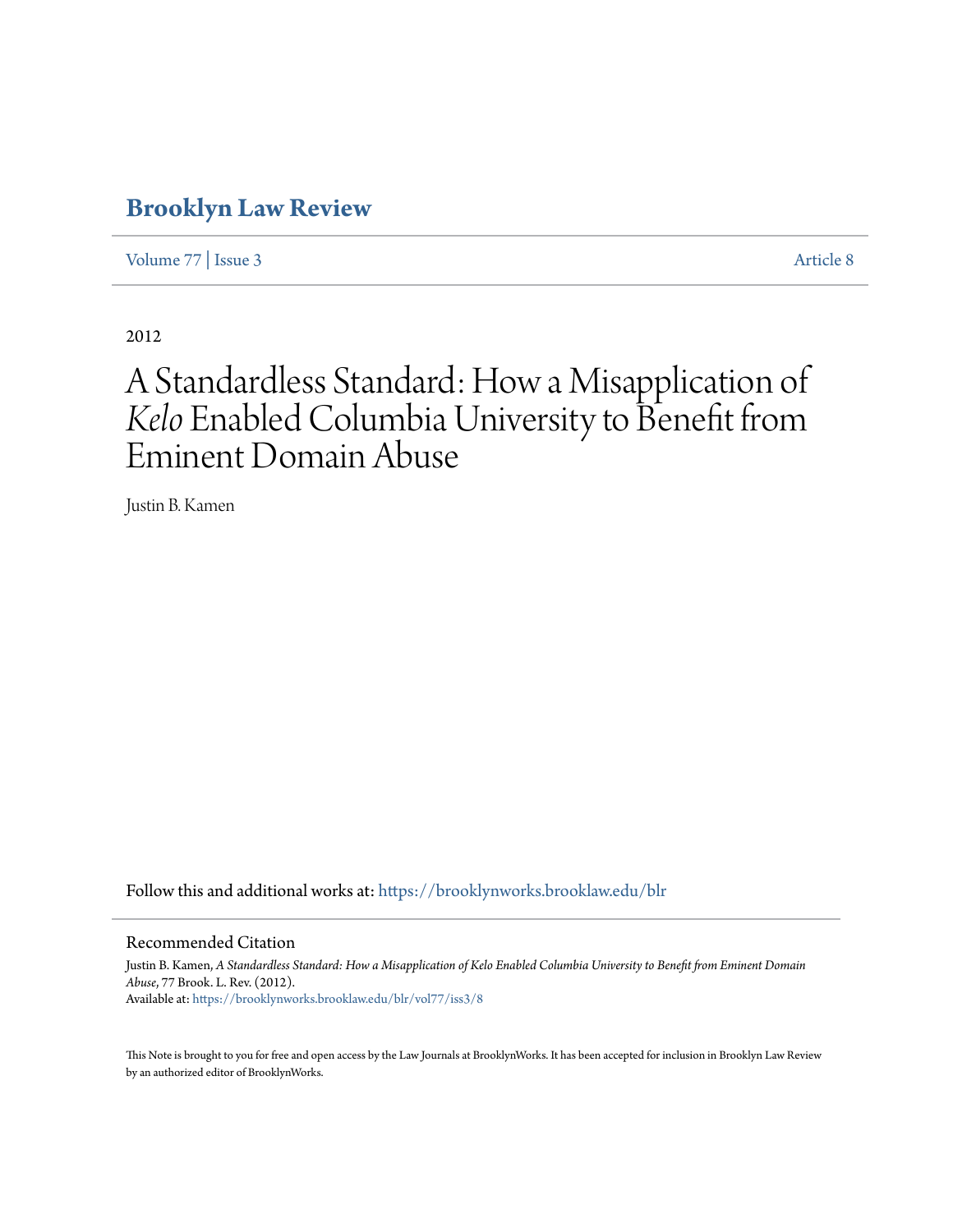# A Standardless Standard

# HOW A MISAPPLICATION OF *KELO* ENABLED COLUMBIA UNIVERSITY TO BENEFIT FROM EMINENT DOMAIN ABUSE

#### **INTRODUCTION**

In 2010, the New York Court of Appeals in *Kaur v. New York State Urban Development Corp.* granted Empire State Development Corporation (ESDC), a public authority, permission to take land in Manhattanville by eminent domain for sale to Columbia University, a private institution.<sup>1</sup> The taking indirectly displaced thousands of vulnerable residents and failed to create meaningful public benefits.<sup>2</sup> Though ESDC justified the taking as a means to eliminate urban blight,<sup>3</sup> substantial evidence strongly indicated that its primary motivation was Columbia's private benefit.4 By deferring to ESDC's findings, the court misapplied important judicial principles and failed to prevent an unconstitutional exercise of eminent domain.

The government's power to take property for public use is both created and limited by the Public Use Clause of the Fifth Amendment, which dictates that "private property [shall not] be taken for *public use*, without just compensation."<sup>5</sup> Since the founding of the United States, courts have interpreted the requirement that property only be taken to serve public purposes as a necessary restriction on the power of legislatures to seize land. By restricting the government's authority to take private property only for public purposes, the clause imposes a safeguard against governmental favoritism and the abusive

<sup>&</sup>lt;sup>1</sup> Kaur v. N.Y. State Urban Dev. Corp., 933 N.E.2d 721, 724 (N.Y. 2010), *cert. denied Tuck-It-Away, Inc. v. N.Y. State Urban Dev. Corp., 131 S. Ct. 822 (2010).* 

Brief of Amicus Curiae New York State Senator Bill Perkins at 19-20, Kaur v. N.Y. State Urban Dev. Corp., 933 N.E.2d 721 (N.Y. 2010) (No. 2010-1025), 2010 WL 3952034, at \*19-20 [hereinafter Perkins Amicus Brief]. 3

*Kaur*, 933 N.E.2d at 724.

<sup>&</sup>lt;sup>4</sup> See infra Part V.<br><sup>5</sup> U.S. CONST amon

 $5$  U.S. CONST. amend. V (emphasis added).

Calder v. Bull, 3 U.S. 386, 388 (1798).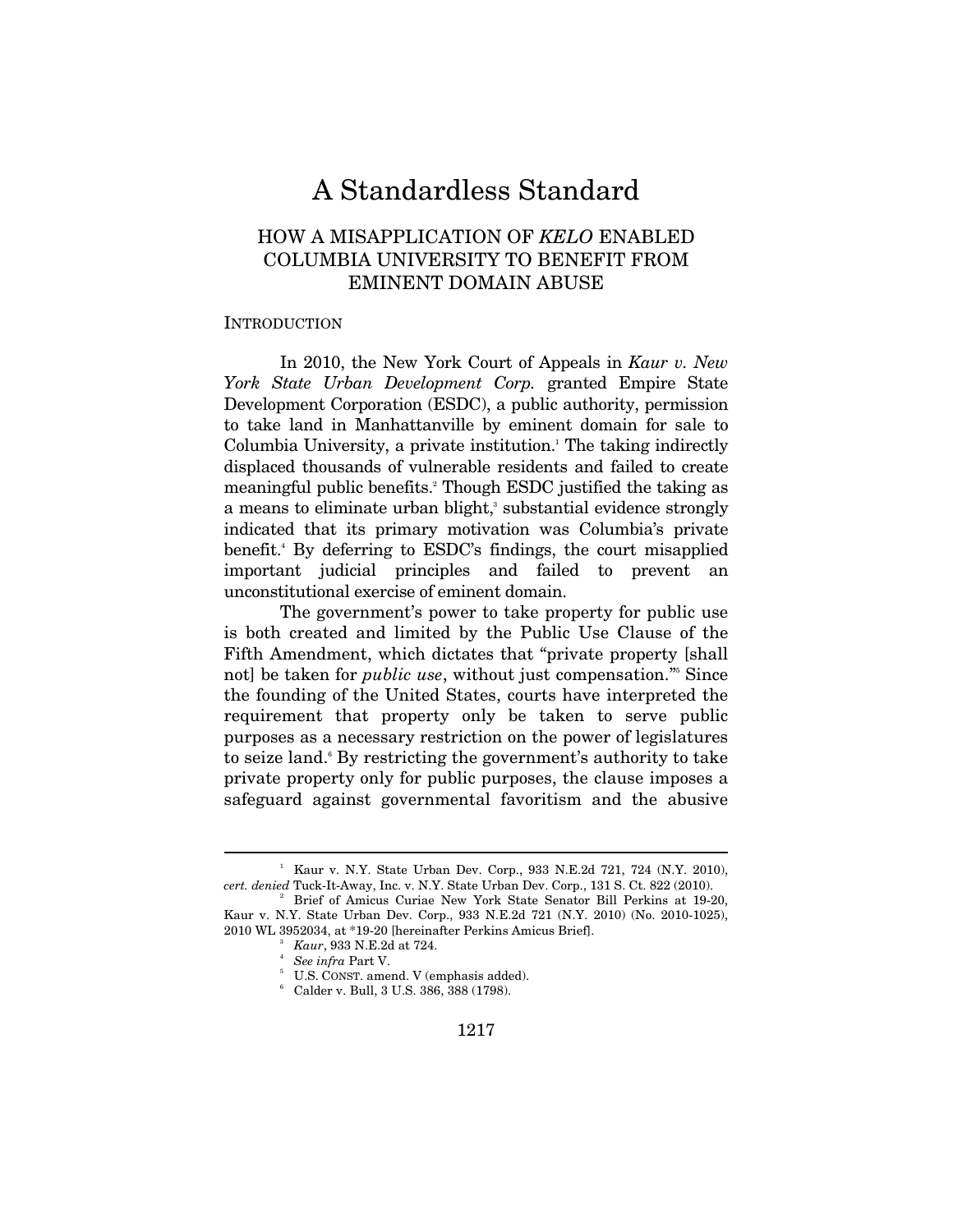dispossession of property owners.<sup>7</sup> Because takings often disproportionately harm vulnerable populations—such as the elderly and ethnic minorities—courts must ensure that such power is in fact used only to further the public good.<sup>8</sup> Failing to do so in *Kaur*, the court approved an unconstitutional taking<sup>9</sup> with devastating effects on many Manhattanville residents.<sup>10</sup>

The Supreme Court established the standard for publicuse review in *Kelo v. City of New London*. In *Kelo*, the Court upheld a taking where the City intended to transfer property to a private developer with the public purpose of encouraging economic development.<sup>11</sup> In so holding, the Court explicitly established the government's ability to take private property and subsequently convey such property to another private party so long as a predominantly public purpose is served.<sup>12</sup> Nevertheless, the *Kelo* Court maintained the judiciary's traditional responsibility to review whether a taking is actually intended to serve a public purpose rather than solely to provide a private benefit.13 The Court suggested the existence of a taking where the evidence of hidden impermissible favoritism is so substantial as to warrant a presumption of constitutional invalidity.<sup>14</sup> Such a case requires heightened judicial scrutiny into whether the taking is actually intended to accomplish a public purpose rather than the traditional deference applied in *Kelo*. 15

This note argues that where affected landowners present sufficient evidence that the purported public purpose of a taking is merely pretextual to bestowing a private advantage, courts must consider all such evidence and deny absolute deference to the condemning authority.<sup>16</sup> This way, courts can prevent governmental agencies from abusing their power of eminent domain to transfer property from vulnerable populations to private parties who enjoy governmental favoritism.<sup>17</sup>

<sup>7</sup>  *See, e.g.*, Vill. Auto Body Work, Inc. v. Inc. Vill. of Westbury, 454 N.Y.S.2d 741, 743 (N.Y. App. Div. 1982). 8

*See infra Part I.*<br>*See infra Part V.* 

*See infra* Part I.<br><sup>11</sup> Kelo v. City of New London, 545 U.S. 469, 489-90 (2005).<br><sup>12</sup> *See id.* 

<sup>&</sup>lt;sup>13</sup> Id. at 478.<br><sup>14</sup> See infra Part II.<br><sup>15</sup> See infra Part II.<br><sup>17</sup> Kelo, 545 U.S. at 522 (2005) (Thomas, J., dissenting) (citing *id.* at 505

<sup>(</sup>O'Connor, J., dissenting)).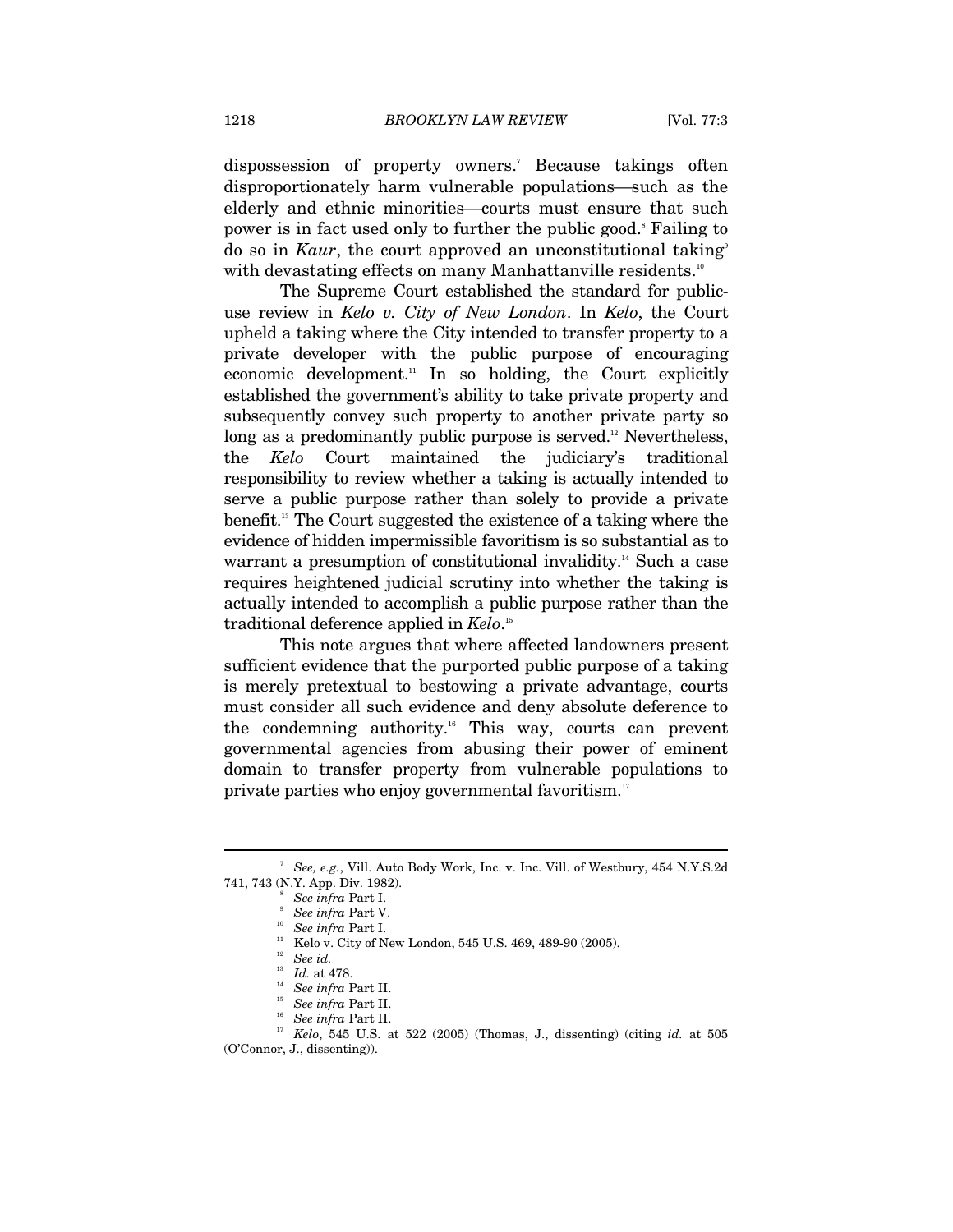Since *Kelo*, courts have disagreed over whether the requirement of serious judicial inquiry into substantiated allegations of pretext extends to takings justified by blight remediation.18 While some courts correctly extend the *Kelo* analysis to any takings challenged with substantial evidence of impermissible favoritism,<sup>19</sup> the Second Circuit explicitly rejected the application of heightened scrutiny in *Goldstein v. Pataki*, where a taking was intended to remediate blight because the court found that *Kelo*'s pretext analysis only applied to economic development takings.<sup>20</sup> However, though findings of blight were traditionally limited to unsafe and unsanitary conditions, $21$  the modern definition of blight removal applied in New York is so broad that it encompasses the spirit of economic development addressed by the Court in *Kelo*. 22 Therefore, the Second Circuit's absolute deference to the condemning authority's findings of blight in *Goldstein* failed to properly apply *Kelo* and invited future abuses of the eminent domain power.<sup>23</sup>

This failing led the New York Court of Appeals in *Kaur* to review the exercise of eminent domain with absolute deference where ESDC claimed its actions were intended to eliminate blight.<sup>24</sup> Substantial evidence indicated the taking was primarily intended to benefit Columbia: Columbia created blighting factors, ESDC assisted in manufacturing a blight study at Columbia's behest, and ESDC sought to withhold important documents from the challengers during litigation, clearly indicating a conspiratorial relationship between ESDC and Columbia.<sup>25</sup> Furthermore, the procedural protections for property owners seeking to bring public use challenges in New York are prone to abuse because the statutes governing eminent domain procedure do not allow trial-level review of such claims.<sup>26</sup> Nevertheless, the New York Court of Appeals upheld the taking

<sup>&</sup>lt;sup>18</sup> See infra Part III.<br><sup>19</sup> Franco v. Nat'l Capital Revitalization Corp., 930 A.2d 160, 170-71 (D.C. 2007) (finding impermissible favoritism where an agency gave taken land to a private party for the purpose of developing a purportedly blighted area); *In re* Condemnation Proceeding by the Redevelopment Auth. of Phila., 938 A.2d 341, 345 (Pa. 2007) (citing Kennedy's concurrence for the requirement to seriously review the record for impermissible favoritism).<br><sup>20</sup> Goldstein v. Pataki, 516 F.3d 50, 64 n.10 (2d Cir. 2008).

<sup>&</sup>lt;sup>21</sup> Yonkers Cmty. Dev. Agency v. Morris, 335 N.E.2d 327, 330 (N.Y. 1975).<br><sup>22</sup> See infra Part IV.

<sup>&</sup>lt;sup>23</sup> See infra Part III.<br><sup>24</sup> See generally Kaur v. N.Y. State Urban Dev. Corp., 933 N.E.2d 721 (N.Y.),

*cert. denied*, Tuck-It-Away, Inc. v. N.Y. State Urban Dev. Corp., 131 S. Ct. 822 (2010). 25 *See infra* Part IV. 26 *See* N.Y. EM. DOM. LAW § 207 (Consol. 2011).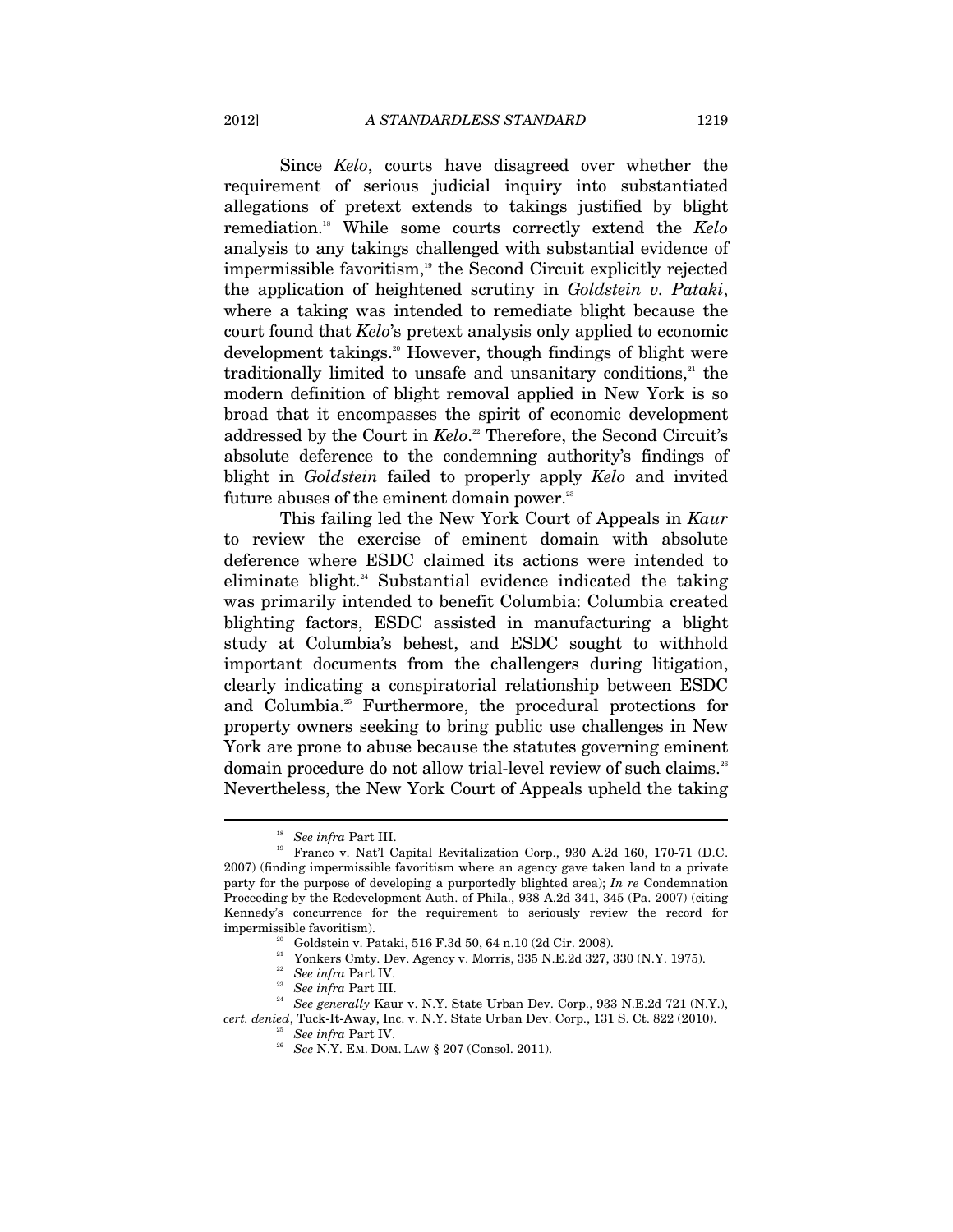without even mentioning the heightened standard required by *Kelo*. 27 By failing to apply heightened scrutiny, the court misapplied *Kelo* and enabled ESDC to abuse the power of eminent domain. Thus, the Supreme Court should have reversed the New York Court of Appeals and remanded *Kaur* for review using the heightened scrutiny required by *Kelo*. In denying the challengers' petition for certiorari,<sup> $28$ </sup> the Court failed to defend the vulnerable populations who will be harmed by eminent domain abuse in Manhattanville<sup>29</sup> and also missed an opportunity to clarify its misunderstood holding in *Kelo*. 30

This note will argue that the New York Court of Appeals applied an overly deferential standard of review to the taking at issue in *Kaur* and, in doing so, disobeyed the constitutional requirements of the Fifth Amendment under *Kelo* to the detriment of Manhattanville's economically disadvantaged citizens. Part I will describe the harms imposed on vulnerable populations when courts permit eminent domain abuse. Part II will explain that *Kelo* requires a heightened standard of judicial review where challengers to a taking must present substantial evidence that a condemning authority's stated public purpose is mere pretext for bestowing a private benefit. Part III will discuss the divergent standards of review applied by courts to public use challenges where takings are not solely justified by the need for economic development. Part IV will argue that courts in New York should apply heightened scrutiny to takings for blight remediation where challengers allege an unconstitutional private purpose because the factors in New York for determining whether an area is blighted and those for determining the need for economic development are indistinguishable from one another. Part V will argue that the New York Court of Appeals failed to prevent eminent domain abuse in *Kaur*. This part will argue that the court should have applied heightened scrutiny to ESDC's motives because substantial factual evidence supported a finding of impermissible favoritism and because the procedures for challenging a taking under the Public Use Clause in New York are particularly prone to abuse. It will further suggest that, due to the failures of the New York judiciary to prevent eminent domain abuse, the state legislature should take action

<sup>27</sup> *See Kaur*, 933 N.E.2d at 737. 28 *Tuck-It-Away, Inc*., 131 S. Ct. at 822-23. 29 *See infra* Part I. 30 *See infra* Part III.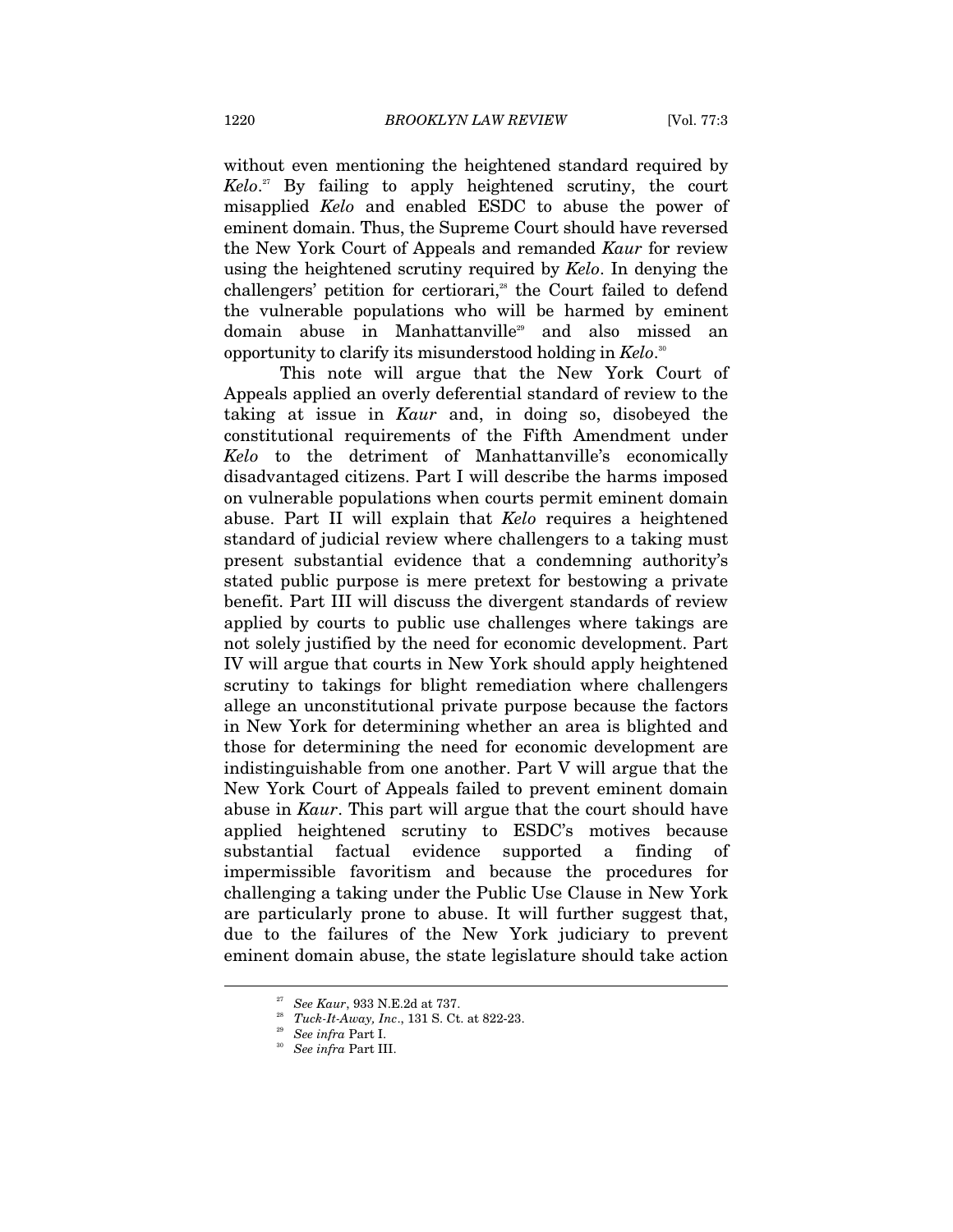to protect vulnerable parties from private takings with merely pretextual public benefits. Finally, this note concludes by suggesting further discussion.

## I. THE NEED FOR HEIGHTENED SCRUTINY OF SUSPICIOUS TAKINGS TO PREVENT HARMFUL ABUSE

The government's power to take private property has the dangerous potential to harm vulnerable populations and thus must be restricted to its constitutional limitations. The Public Use Clause forbids the exercise of eminent domain for purely private transfers, which could otherwise unconstitutionally harm property owners who do not enjoy governmental favoritism.31 Without proper restraints on legislative power to take and transfer property, "[t]he specter of condemnation hangs over all property. Nothing is to prevent the State from replacing any Motel 6 with a Ritz-Carlton, any home with a shopping mall, or any farm with a factory."<sup>32</sup> Thus, eminent domain abuse results in legislatures favoring rich and powerful citizens over those with less means to promote their economic and political interests,<sup>33</sup> just as the residents of Harlem were harmed in favor of Columbia University.

Takings for economic development "disproportionately harm racial and ethnic minorities, the elderly, and the economically underprivileged."34 This proposition, championed by Justice Thomas's dissent in *Kelo*, 35 is supported by substantial anecdotal evidence.<sup>36</sup> As of 2007, eminent domain project areas nationally were composed of, on average, 58 percent of minority residents while the surrounding

<sup>31</sup> Kelo v. City of New London, 545 U.S. 469, 522 (2005) (Thomas, J.,

dissenting) (quoting *id.* at 505 (O'Connor, J., dissenting)).<br><sup>32</sup> *Id.* at 503 (O'Connor, J., dissenting).<br><sup>33</sup> *See id.* at 505. <br><sup>34</sup> Brief of Amici Curiae National Association for the Advancement of Colored People, et. al. in Support of Petitioners at 3, Kelo v. City of New London, 545 U.S. 469  $(2005)$  (No. 04-108), 2004 WL 2811057, at \*3 [hereinafter NAACP Amicus Brief].<br><sup>35</sup> See Kelo, 545 U.S. at 522 (Thomas, J., dissenting).<br><sup>36</sup> See NAACP Amicus Brief, *supra* note 34, at 10 ("In San Jose, California,

ninety-five percent of the properties targeted for economic redevelopment are Hispanic or Asian-owned, even though only thirty percent of businesses are owned by minorities . . . . In Ventnor, New Jersey, forty percent of the city's Latino community lives in a zone targeted for economic redevelopment . . . . In Mt. Holly Township, New Jersey, officials have targeted for economic redevelopment a neighborhood in which the percentage of African-American residents (44%) is twice that of the entire Township and nearly triple that of Burlington County, and in which the percentage of Hispanic residents (22%) is more than double that of all of Mt. Holly Township, and more than five times that of the county.").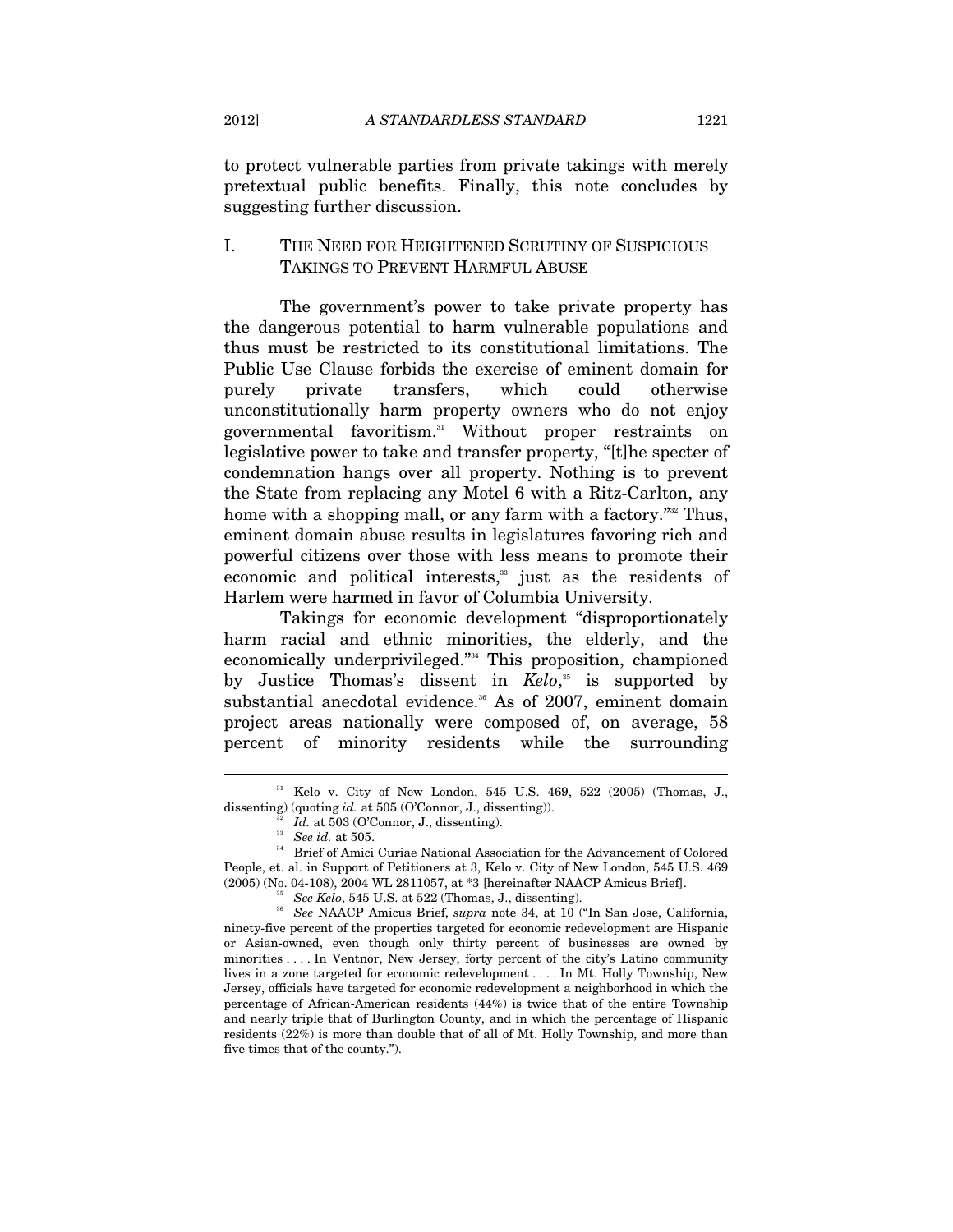communities contained an average of only 45 percent of minorities.<sup>37</sup> Similarly, the median incomes of persons living within eminent domain project areas was \$18,935.71, while the median income of persons in the surrounding communities was \$23,113.46.<sup>38</sup> Generally, properties are often selected for eminent domain partially due to their low market values, which dictates the amount of compensation the government is required to pay upon condemnation.<sup>39</sup> Thus, displaced citizens typically face difficulties finding "adequate replacement housing."40 This is particularly burdensome on the elderly, many of whom do not own their homes and are more likely to spend the end of their lives in nursing homes if displaced.<sup>41</sup> Clearly, those harmed by takings for economic development and blight remediation are groups with relatively little political and economic power who are in the greatest need of protection by the courts.<sup>42</sup>

The exercise of eminent domain in Manhattanville will primarily harm economically disadvantaged residents*.* 43 In an amicus brief in support of the challengers in *Kaur*, New York State Senator Bill Perkins urged against the taking because the proposed development would indirectly displace between three thousand and five thousand Harlem residents.<sup>44</sup> In particular, as the affected area was composed of 29.4 percent African-Americans and 52.3 percent Latinos, the taking would disproportionately burden minority citizens.<sup>45</sup> Like the takings before it,<sup>46</sup> the use of eminent domain in Manhattanville will invariably impose hardships on economically disadvantaged and politically impotent residents while further enriching a wealthy and powerful private actor, here Columbia University.

Standing up to legislative abuse on behalf of powerless citizens is an essential function of the courts and should be embraced under the Public Use Clause.<sup>47</sup> Justice Stone's famous Footnote Four in *United States v. Carolene Products Co.*

 $37$  DICK M. CARPENTER II & JOHN K. ROSS, INST. FOR JUSTICE, VICTIMIZING THE VULNERABLE: THE DEMOGRAPHICS OF EMINENT DOMAIN 6 (2007), *available at* http://www.atg.wa.gov/uploadedFiles/Home/Office\_Initiatives/Eminent\_Domain/Demog raphics%20of%20Eminent%20Domain%20Abuse.pdf. 38 *Id.*

<sup>&</sup>lt;sup>39</sup> NAACP Amicus Brief, *supra* note 34, at 13.<br><sup>40</sup> *Id.*  $H$ <sup>1</sup> *Id.* at 14.

 $^{42}$  Kelo v. City of New London, 545 U.S. 469, 521-22 (2005) (Thomas, J., dissenting). Perkins Amicus Brief, *supra* note 2, at 1.<br>  $^{44}$  Id. at 19.<br>  $^{45}$  Id. at 19-20.<br>  $^{46}$  CARPENTER II & ROSS, *supra* note 37, a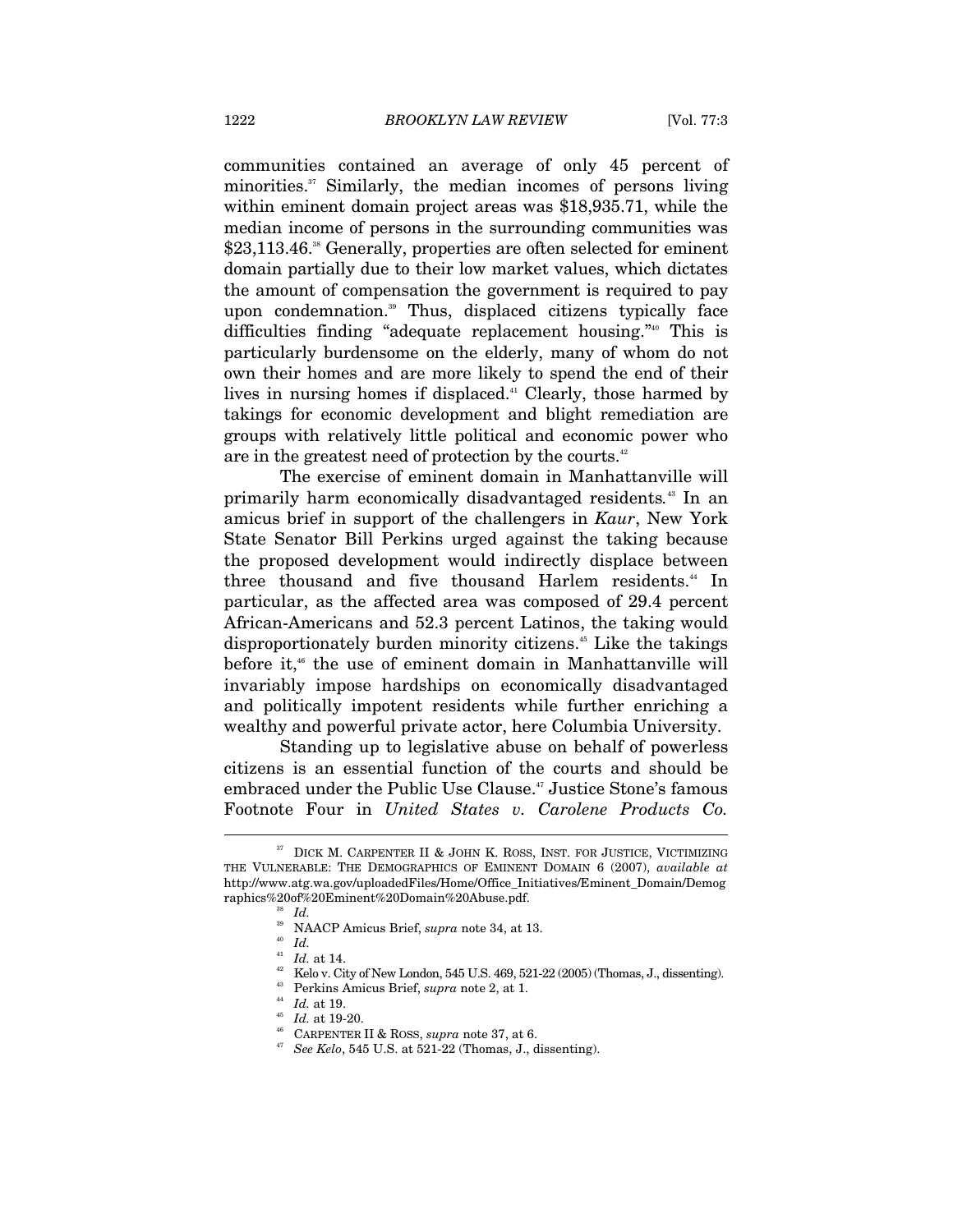established the need for heightened judicial scrutiny of legislative decisions when they harm "discrete and insular minorities."48 Eminent domain abuse tends to cause such harm because it "eliminates (or severely undermines) established community support mechanisms and has a deleterious effect on those groups' ability to exercise what little political power they may have established as a community."49 Thus, takings that benefit private parties should not receive deferential treatment when challenged under the Public Use Clause because they "curtail the operations of those political processes ordinarily to be relied upon to protect minorities  $\dots$ ."<sup>50</sup> For these reasons, courts should apply *Kelo*'s test for impermissible favoritism to takings where evidence suggests that a stated public purpose is mere pretext for the unconstitutional transfer of property to a private party.51 The New York Court of Appeals failed to do so in *Kaur* and thus unconstitutionally harmed the vulnerable residents of Manhattanville.<sup>52</sup>

# II. *KELO V. CITY OF NEW LONDON*: SETTING THE STANDARD OF REVIEW

The Supreme Court established the standard for reviewing challenges to eminent domain takings under the Public Use Clause in *Kelo*.<sup>53</sup> Where substantial evidence shows a taking "is intended to favor a particular private party, with only incidental or pretextual public benefits," the court must not defer to the condemning authority.<sup>54</sup> Rather, the court must review the evidence to determine if the taking will result in actual benefits to the public.<sup>55</sup> If such review reveals impermissible favoritism rather than a valid public use, then the taking is unconstitutional.56 In *Kaur*, the court misapplied this standard and, in doing so, ratified a flagrant violation of the Public Use Clause.<sup>57</sup>

In *Kelo*, the New London Development Corporation (NLDC), a nonprofit entity authorized to assist the City of New

<sup>&</sup>lt;sup>48</sup> See United States v. Carolene Prods. Co., 304 U.S. 144, 152 n.4 (1938).<br><sup>49</sup> NAACP Amicus Brief, *supra* note 34, at 15.<br><sup>50</sup> Carolene Products, 304 U.S. at 152 n.4.<br><sup>51</sup> See infra Part II.<br><sup>52</sup> See infra Part V.<br><sup>53</sup>

<sup>54</sup> *See id.* at 491-93 (Kennedy, J., concurring). 55 *See id.*

 $^{57}$  See infra Part V.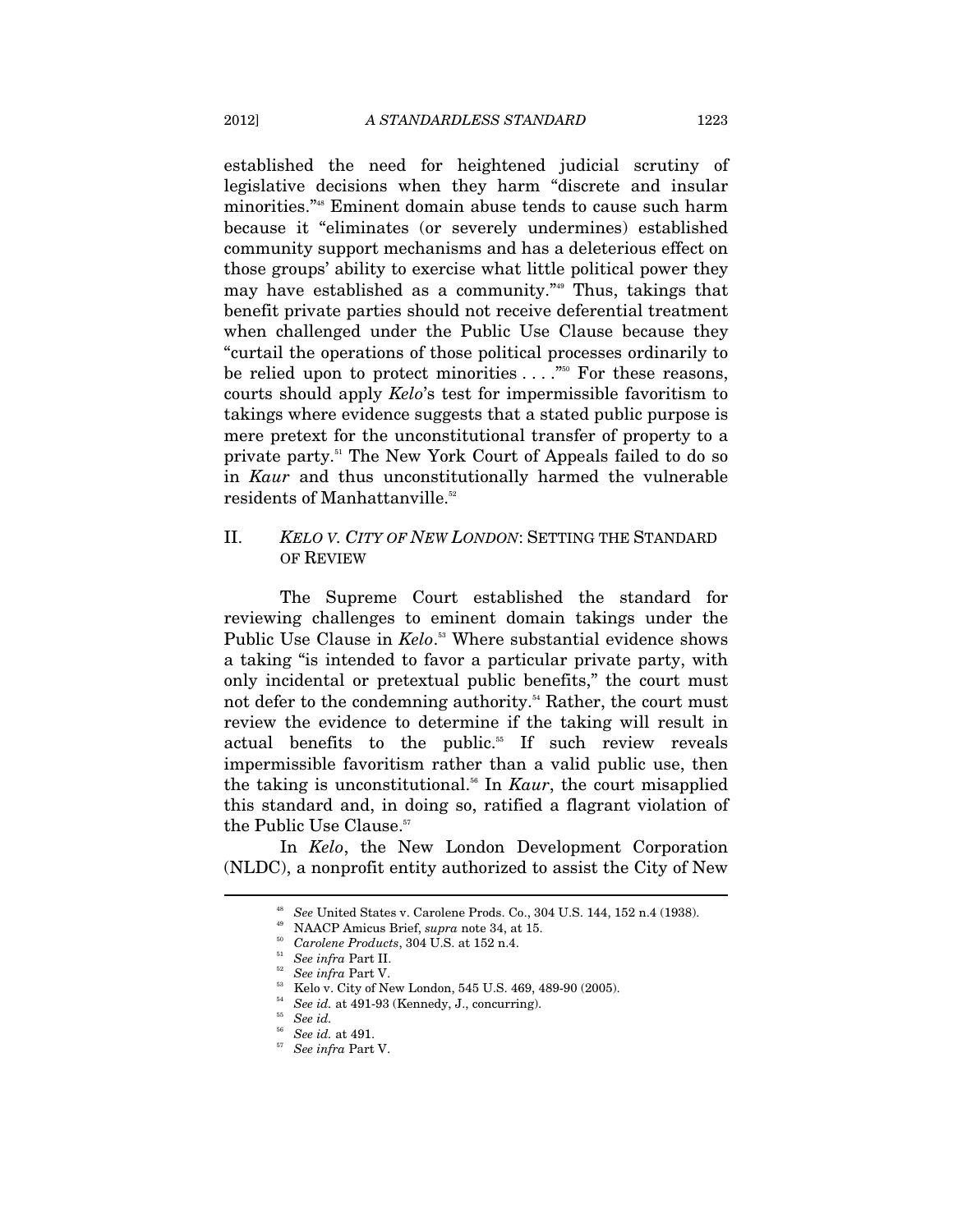London, sought to take private land for the purpose of promoting economic development.58 NLDC planned to give the land to the pharmaceutical giant Pfizer Inc. so they could build a \$300 million research facility.<sup>59</sup> The City projected the project would create over one thousand jobs, increase tax revenues, and generally improve the area's economy.<sup>60</sup> Susette Kelo, a homeowner whose property was at risk from the proposed project, filed a suit against the City for violating the Public Use Clause. $61$  Justice Stevens, writing for the five-justice majority, rejected the petitioner's claim and held that private transfers of land taken through eminent domain are constitutional under the Public Use Clause where the purpose is to promote economic development.<sup>62</sup>

Though the Court gave deference to the legislature's determination that the public purpose of economic development would be served by the taking,<sup>63</sup> Justice Stevens noted that the government may not "take property under the *mere pretext* of a public purpose, when its actual purpose was to bestow a private benefit."64 Such was not the case in *Kelo*, Stevens noted, because the taking was "executed pursuant to a 'carefully considered' development plan."65 Thus, the Court left the door open for a hypothetical taking that might be found unconstitutional due to a stated public purpose that is "mere pretext" for enriching a private party.<sup>66</sup> However, in applying *Kelo*, subsequent courts have experienced difficulty applying this restriction because "the *Kelo* majority did not define the term 'mere pretext.""<sup>67</sup>

Justice Kennedy, in a concurrence that qualified his agreement with the majority in *Kelo*, took steps to outline a hypothetical taking that would be unconstitutional under the Public Use Clause for "mere pretext."<sup>68</sup> He defined as unconstitutional "transfers intended to confer benefits on particular, favored private entities, and with only incidental or

<sup>58</sup> *Kelo*, 545 U.S. at 473. 59 *Id.*

<sup>&</sup>lt;sup>60</sup> Kelo v. City of New London, 843 A.2d 500, 507 (Conn. 2004).

<sup>&</sup>lt;sup>61</sup> *Kelo*, 545 U.S. at 475.<br><sup>62</sup> *Id.* at 489-90.<br><sup>63</sup> *Id.* at 483.<br><sup>64</sup> *Id.* at 478 (emphasis added).<br><sup>65</sup> *Id.* at 486-87.

 $^{67}$  Goldstein v. Pataki, 488 F. Supp. 2d 254, 288 (E.D.N.Y. 2007).

<sup>68</sup> *See Kelo*, 545 U.S. at 490-93 (Kennedy, J., concurring).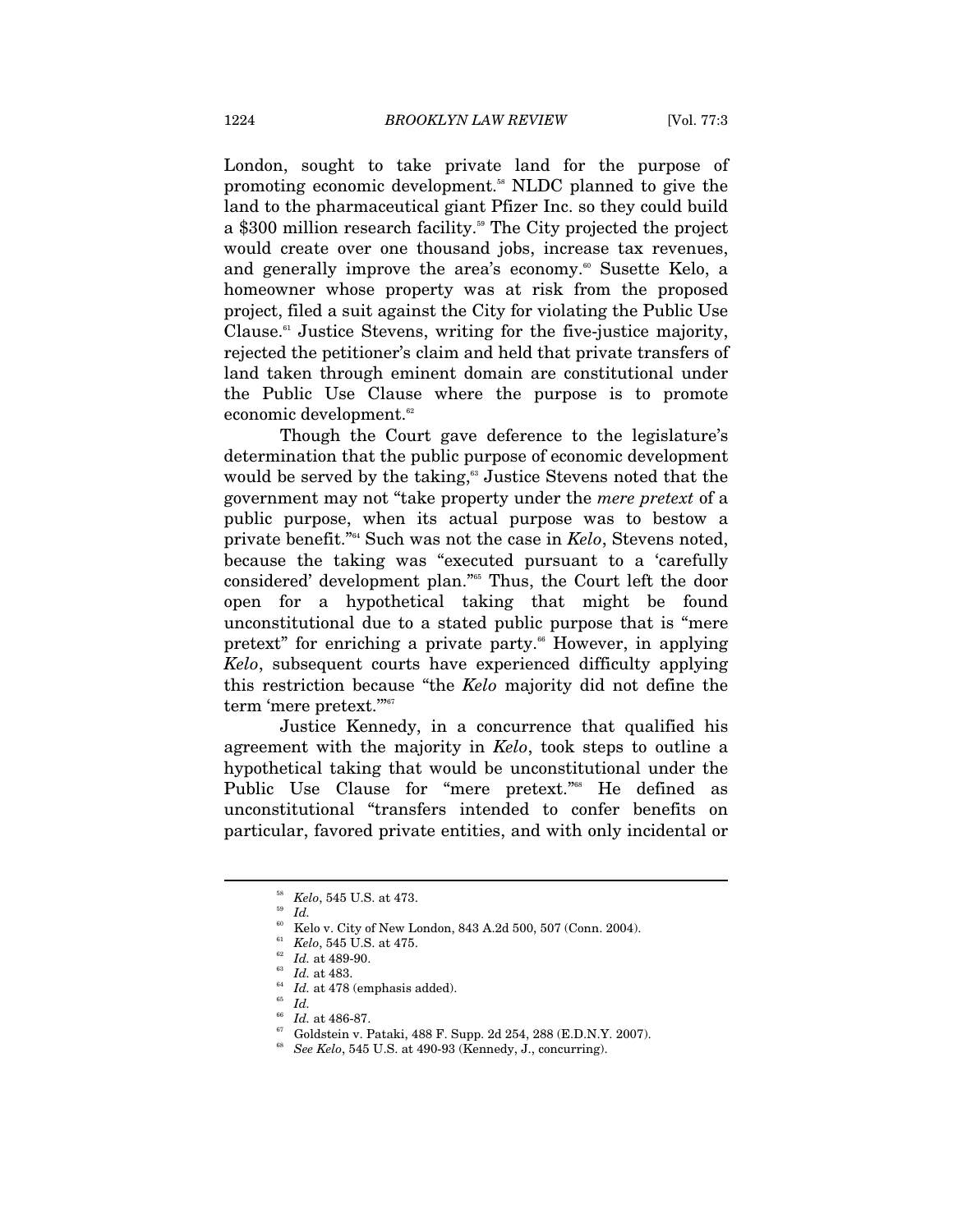pretextual public benefits."69 Though he agreed with Justice Stevens that generally courts should afford legislatures deference in their determinations to take land for public purposes, he noted that "[a] court confronted with a plausible accusation of impermissible favoritism to private parties should treat the objection as a serious one and review the record to see if it has merit."<sup>70</sup> While the majority opinion approached the stated public purpose with a "presumption of validity," Justice Kennedy put forth a hypothetical where the risk of hidden impermissible favoritism in a transfer of taken land to private parties is so severe that courts should instead apply a presumption of constitutional invalidity.<sup> $n$ </sup> Such a case would exist where "the transfers are . . . suspicious, or the procedures employed . . . [are] prone to abuse, or the purported benefits [to the public] are ... trivial or implausible ...."<sup>772</sup> Thus, Kennedy's concurrence sets forth guidelines by which a successful claim of pretext for impermissible favoritism can be brought to prevent a taking that benefits a private party.<sup>73</sup>

In joining the majority to uphold the taking in *Kelo*, Justice Kennedy identified several reasons why the taking at issue did not exhibit signs of impermissible favoritism.<sup>74</sup> Among these factors were the City's formulation of a development plan and commitment of public funds for the project before the private beneficiaries were identified.75 In addition, the City's compliance with "elaborate procedural requirements that facilitate review of the record and inquiry into the city's purposes" led Kennedy to join the majority in upholding the taking as constitutional.<sup>76</sup> Notably, such procedural safeguards included a seven-day trial before the superior court with regard to the public use challenge.<sup> $\pi$ </sup> As indicated in his concurrence, the absence of such factors would have prompted Justice Kennedy to apply a heightened level of scrutiny, which could have resulted in a finding that the taking was an unconstitutional violation of the Public Use Clause.78

 $\overline{a}$ 

<sup>76</sup> *Id.* at 493. 77 *Id.* at 475 (majority opinion). 78 *Id.* at 493 (Kennedy, J., concurring).

<sup>69</sup> *Id.* at 490. 70 *Id.* at 491. 71 *Id.* at 493. 72 *Id.* 

<sup>&</sup>lt;sup>74</sup> *Id.* at 491-93.<br><sup>75</sup> *Id. Id.* at 493.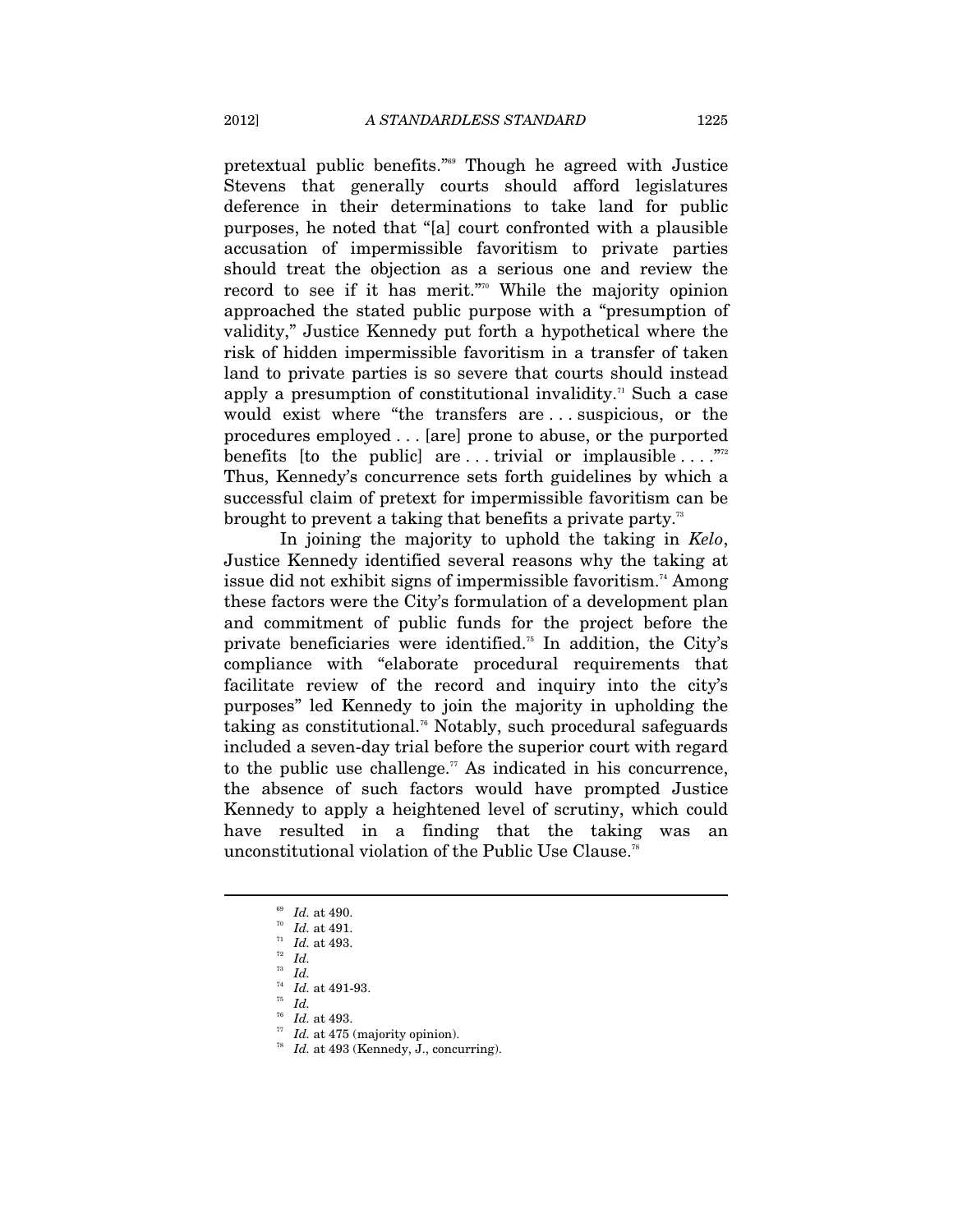Justice Kennedy's concurrence is essential to clarifying the *Kelo* decision with regard to "mere pretext" because, as the deciding vote on a split court, Kennedy explicitly conditioned his agreement with the majority on specific actions taken by the City's planning process to convince him of the taking's constitutionality.79 Though the concurrence expresses the opinion of only a single justice, it makes clear, in conjunction with the majority's warning about pretextual takings,<sup>80</sup> that courts must not apply an absolutely deferential standard when property owners raise legitimate and well-founded public use challenges.<sup>81</sup> Rather, "deference to the government's public purpose determination may be overcome . . . if the party challenging the taking makes a 'clear showing' that the government's stated public purpose is 'irrational,' with 'only incidental or pretextual public benefits.'"82 Thus, courts should give close review to takings that clearly exhibit the possibility of unconstitutional transfers as described in Kennedy's concurring opinion.<sup>83</sup> As such, *Kelo* establishes a "federal baseline"<sup>84</sup> under which courts must apply a heightened standard of review<sup>85</sup> to challenges under the Public Use Clause that are supported by substantial evidence of impermissible favoritism.<sup>86</sup>

Takings that benefit private parties while only creating incidental public benefits are unconstitutional under the Public Use Clause.<sup>87</sup> Thus, where substantial evidence indicates that eminent domain is exercised with impermissible favoritism, courts must apply a heightened standard of review to prevent violations of the Fifth Amendment.<sup>88</sup> By failing to apply this scrutiny in *Kaur*, the New York Court of Appeals did not meet its constitutional obligation to prevent a taking justified by merely pretextual benefits to the public.<sup>89</sup>

<sup>79</sup> *See* Petition for Writ of Certiorari at 20, Tuck-It-Away, Inc. v. N.Y. State Urban Dev. Corp., 131 S. Ct. 822 (2010) (No. 10-402), 2010 WL 4232633, at  $*20$  [hereinafter Tuck-It-Away Cert. Petition].

<sup>&</sup>lt;sup>80</sup> Kelo, 545 U.S. at 478 (majority opinion). <sup>81</sup> Hawaii v. C & J Coupe Family Ltd. P'ship, 198 P.3d 615, 656 (Haw. 2008). <sup>82</sup> *Id.* (citations omitted).

<sup>&</sup>lt;sup>83</sup> *See* Tuck-It-Away Cert. Petition, *supra* note 79, at 20. 84 Cormack v. Settle-Beshears, 474 F.3d 528, 531 (8th Cir. 2007).

<sup>85</sup> W. Seafood Co. v. United States, 202 F. App'x 670, 675 (5th Cir. 2006). 86 Kelo v. City of New London, 545 U.S. 469, 491 (2005) (Kennedy, J., concurring). 87 *Id.* at 490-93. 88 *Id.* 89 *See infra* Part V.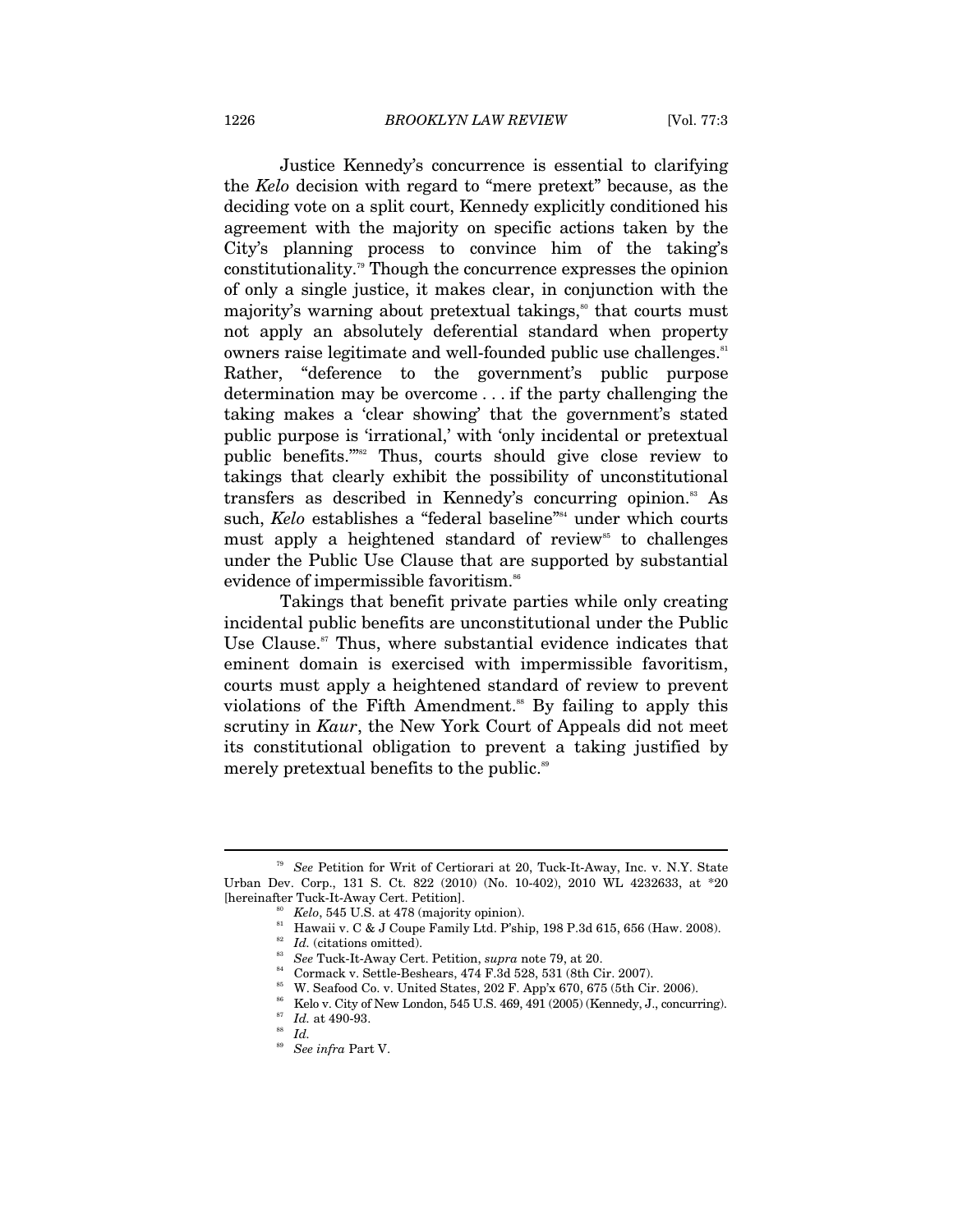#### III. MISAPPLYING *KELO*—A SPLIT IN THE COURTS

While courts uniformly apply *Kelo* to takings for which the stated purpose is economic development,<sup> $\omega$ </sup> jurisdictions differ as to whether the heightened standard for reviewing pretext claims should be used for other categories of takings, such as those purportedly executed to eliminate blight.<sup>91</sup> Those courts that afford a deferential presumption of validity to takings where substantial evidence suggests the stated public purpose of blight remediation is mere pretext in order to bestow a private benefit operate against the dictates of *Kelo*.<sup>92</sup> The New York Court of Appeals suffered from this failing when it improperly upheld the taking in *Kaur*.<sup>33</sup>

In cases where the legitimacy of a taking for economic development is challenged under the Public Use Clause due to evidence of favoritism, courts uniformly apply *Kelo*'s standard for reviewing pretext claims.94 For example, in *Western Seafood Co. v. United States*, the Fifth Circuit considered a public use challenge to a taking that sought to promote economic development through transfer of Western Seafood's waterfront property to Hiram Walker Royall, a private developer.95 There, the court considered factual evidence of impermissible favoritism to determine whether the stated public purpose was merely a pretext for conferring a private benefit.<sup>96</sup> This evidence supported allegations that the private developer had himself proposed the development project and that the City had granted him complete operational control over the project.<sup>97</sup> However, the court upheld the taking as constitutional because the evidence "[did] not support the inference that the City exhibited favoritism or [had] a purpose other than to promote economic development."98 In reaching this conclusion, the court considered all of the evidence presented by challengers to determine

<sup>90</sup> *See, e.g.*, Fideicomiso de la Tierra del Cano Martin Pena v. Fortuno, 604

F.3d 7, 23 (1st Cir. 2010); *W. Seafood Co*., 202 F. App'x at 674. 91 *Compare* Goldstein v. Pataki, 516 F.3d 50, 64 n.10 (2d Cir. 2008), *with* Franco v. Nat'l Capital Revitalization Corp., 930 A.2d 160, 171-72 (D.C. 2007).<br>
<sup>92</sup> See supra Part II.<br>
<sup>93</sup> See infra Part V.<br>
<sup>94</sup> See, e.g., Fortuno, 604 F.3d at 23; W. Seafood Co., 202 F. App'x at 674.<br>
<sup>95</sup> W. Seaf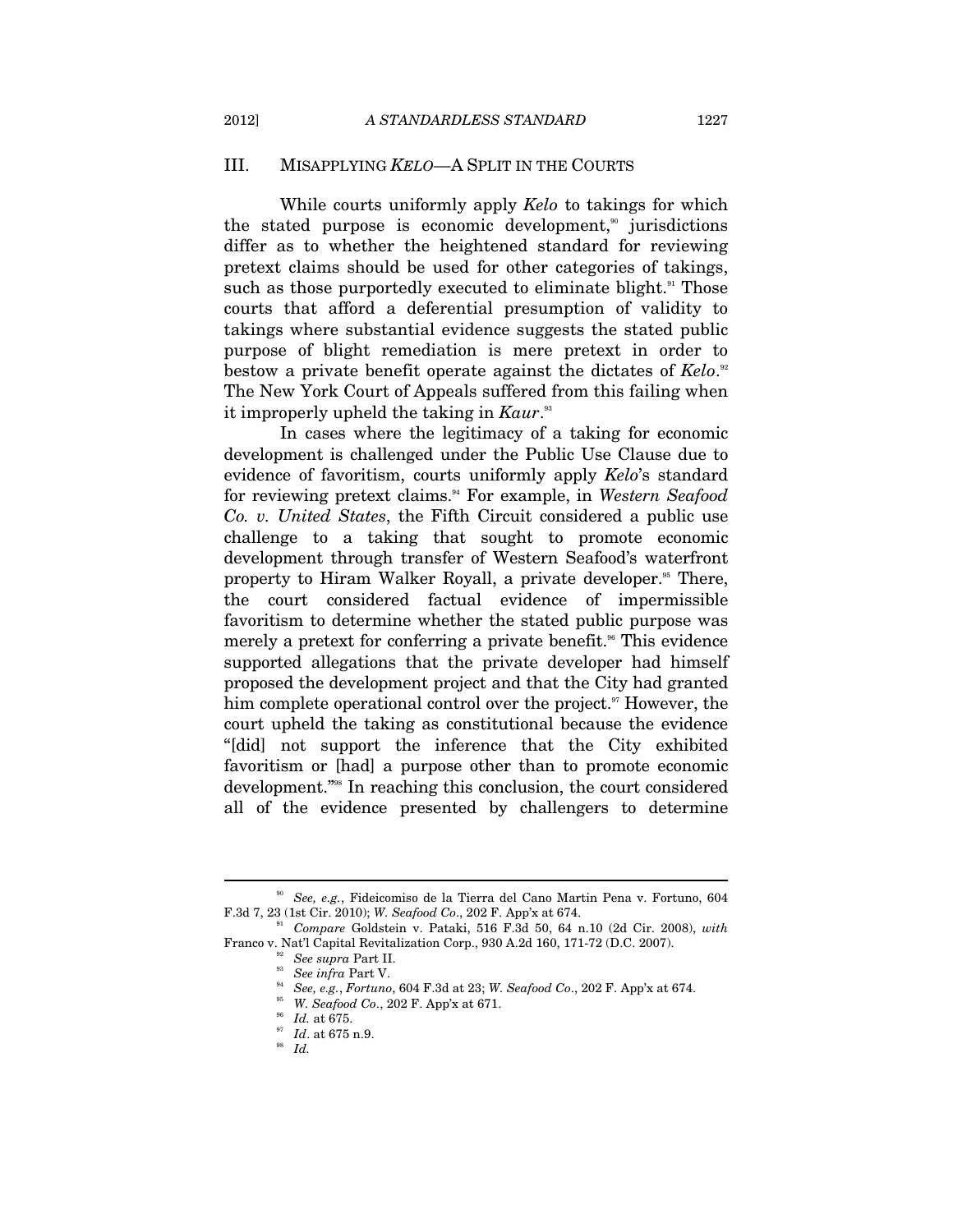whether a heightened standard of review was necessary and thus correctly applied the analysis required by *Kelo*. 99

On the other hand, a conflict exists between jurisdictions as to whether the heightened standard of review envisioned by *Kelo* for suspicious takings applies to cases where the stated public purpose is blight remediation rather than economic development.100 While the Second Circuit has expressly limited heightened scrutiny to economic development takings, $101$  the D.C. Circuit Court of Appeals has correctly applied *Kelo*'s pretext analysis to a taking for blight remediation.102

The Second Circuit failed to apply *Kelo*'s heightened standard of review to a blight remediation taking in *Goldstein*. 103 There, ESDC took petitioner's property with the intention of transferring it to Forest City Ratner Company (FCRC), a private developer, to develop a new sports stadium for the New Jersey Nets in the Atlantic Yards Project Area.104 A blight study commissioned by ESDC found that the neighborhood was characterized by "unsanitary and substandard conditions," such as vacant and underutilized buildings, irregularly shaped lots, and a long-abandoned and deteriorating rail line.105 The challenging property owners, however, claimed the finding of blight was merely pretext for the private benefit to FCRC.106 The allegations of impermissible favoritism were supported by evidence that the private developer first conceived of the project and proposed the geographic boundaries thereof, that the blight study occurred after the project had been announced, and that the required public review was a "sham."107 Regardless, the court rejected the public use challenge on its face, finding that the *Kelo* pretext analysis did not apply because "private economic development is neither the sole, nor the primary asserted justification" for  $\overline{a}$ 

<sup>99</sup> *Id.*; *see also* City of Norwood v. Horney, 853 N.E.2d 1115, 1137 (Ohio 2006) (applying Kennedy's concurrence in *Kelo* to a taking for economic development purposes to support the proposition that the court should "strike down a taking that, by a clear showing, is intended to favor a particular private party, with only incidental or pretextual benefits"). 100 *Compare* Goldstein v. Pataki, 516 F.3d 50, 64 (2d Cir. 2008), *with* Franco v.

Nat'l Capital Revitalization Corp., 930 A.2d 160, 171-72 (D.C. 2007).<br>
<sup>101</sup> Goldstein, 516 F.3d at 64.<br>
<sup>102</sup> Franco, 930 A.2d at 171-72.<br>
<sup>103</sup> Goldstein, 516 F.3d at 64.<br>
<sup>104</sup> Id. at 53.<br>
<sup>105</sup> Id. at 59.<br>
<sup>106</sup> Id. at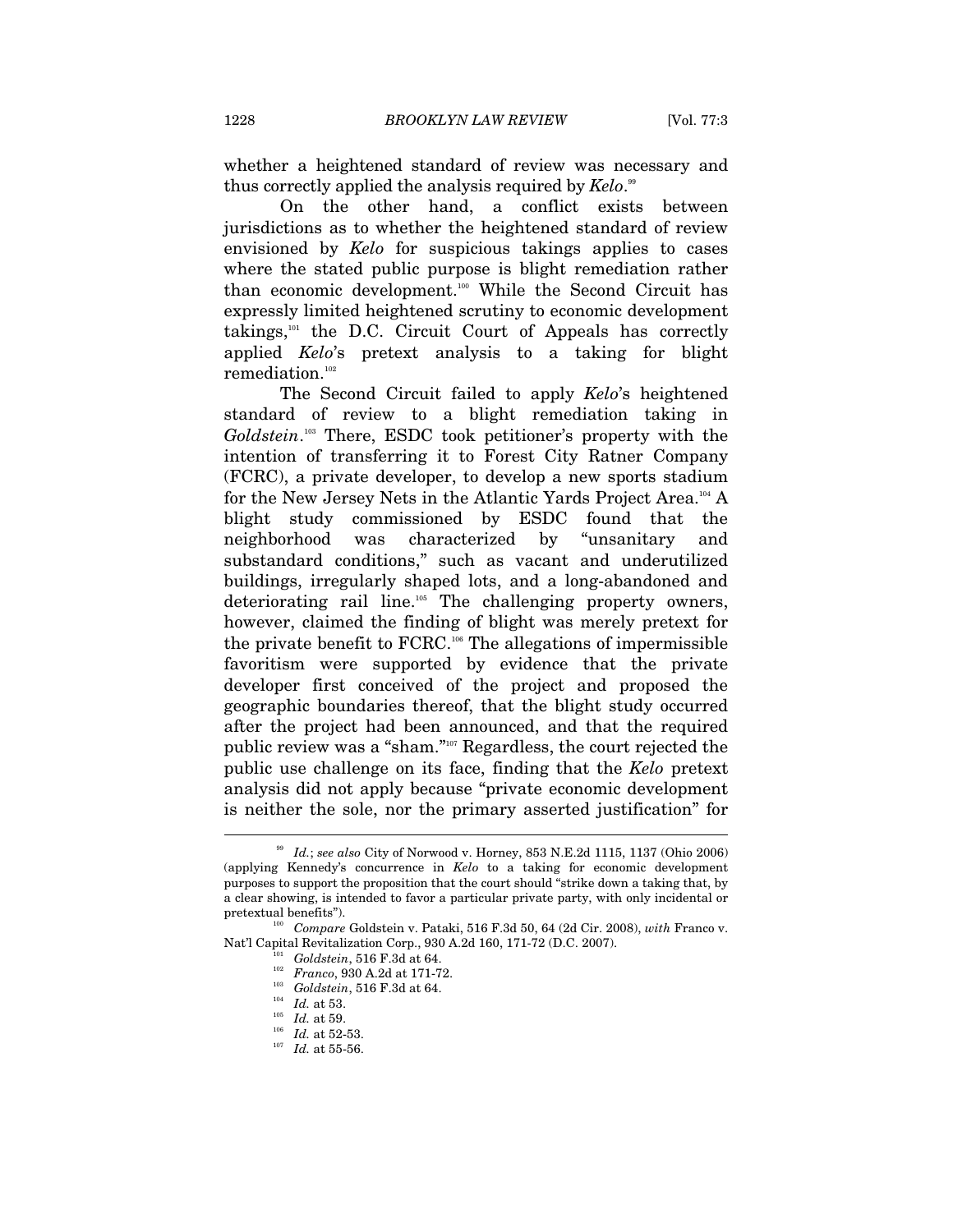the taking.108 The court also refused to apply Justice Kennedy's concurrence, finding that, "Kennedy may well have intended [his opinion] to apply exclusively to cases where the *sole* ground asserted for the taking was economic development."109

Conversely, the D.C. Circuit Court of Appeals correctly applied *Kelo* in a public use challenge to a taking for blight remediation.110 In *Franco v. National Capital Revitalization Corp.*, the court reversed the trial court's decision to dismiss a claim for impermissible favoritism where a municipal agency took and transferred land to a private party for the purpose of developing a purportedly blighted area.111 There, the city alleged that the challenger's shopping center was a blighting factor and thus subject to taking by eminent domain.<sup>112</sup> The city based its finding on evidence that the area was "characterized by underused, neglected, and poorly maintained properties," and that fragmented ownership encouraged an increase in crime, trash, and "other blighting factors."113 Further, the city claimed development by the private recipient would result in crime reduction, increased sanitation, local job creation, expansion of the tax base for the city, and the general "revitalization of an economically distressed community."114 On the other hand, the landowner made "specific factual allegations" in support of his pretext claim, including allegations that the municipal agency had entered into an agreement with the private developer two years before the development program was introduced to the city council, that the agency had "refused to discuss redevelopment plans with any present owners," and that the site was not actually blighted.<sup>115</sup>

The D.C. Circuit remanded the case for the court below to try the pretext claim on its merits, finding that "*Kelo* makes clear that there is room for a landowner to claim that the legislature's declaration of a public purpose is a pretext

<sup>&</sup>lt;sup>108</sup> Id. at 64.<br><sup>109</sup> Id. at 64 n.10. Furthermore, as Part IV of this note will explain, the criteria necessary in New York to take property for either blight remediation or economic development are indistinguishable from one another. *See infra* Part IV. Thus, the distinction is an unsound basis upon which to alter the application of the Public Use Clause. *See infra* Part IV. 110 Franco v. Nat'l Capital Revitalization Corp., 930 A.2d 160, 171-72 (D.C. 2007).<br>
111 *Id.* at 162-63. 112<br>
113 *Id.* at 163.

<sup>114</sup> *Id.*

<sup>115</sup> *Id.* at 170-71.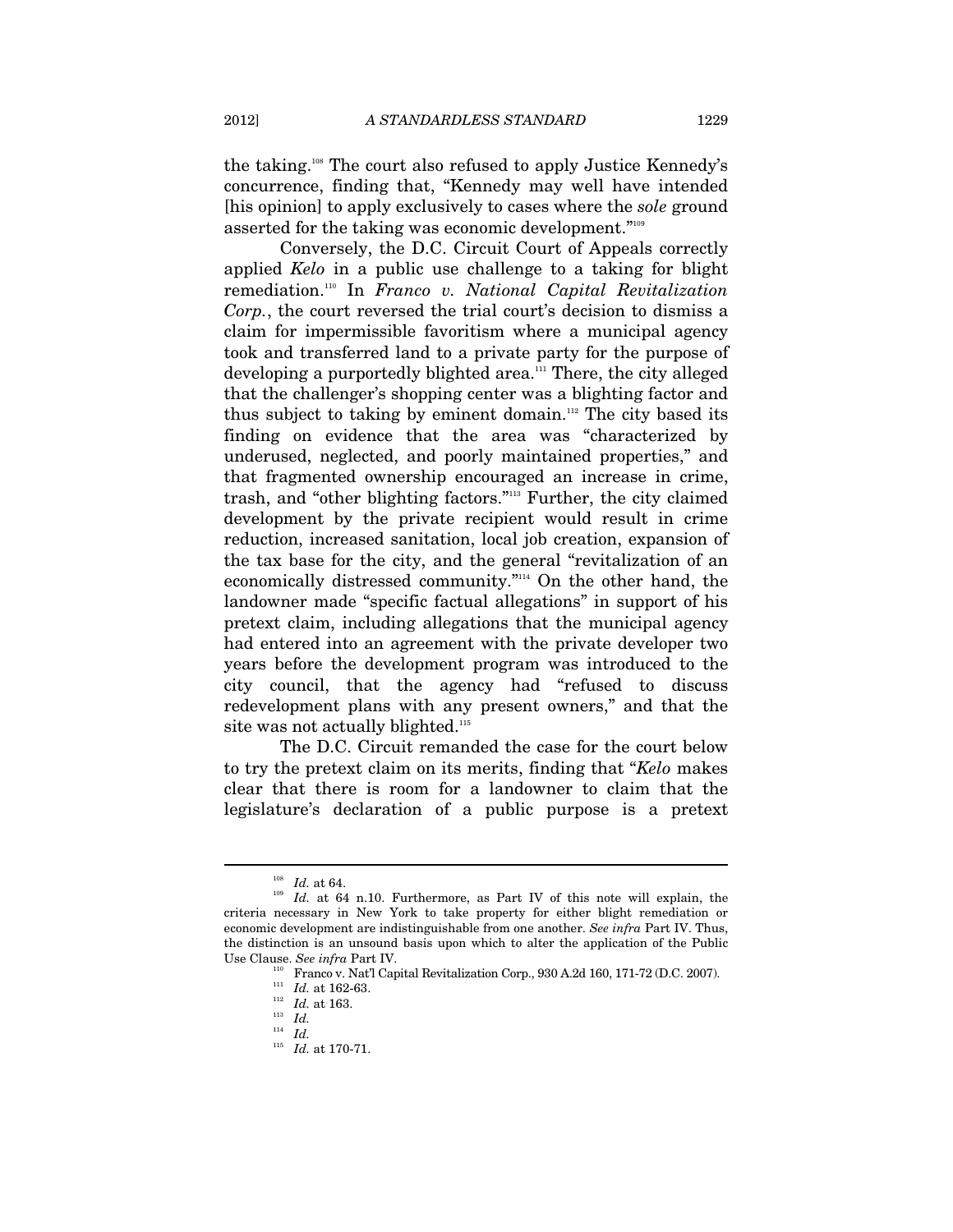designed to make a taking for private purposes."116 Unlike the Second Circuit in *Goldstein*,<sup>117</sup> other courts have correctly applied the heightened scrutiny required by *Kelo*. 118

Due to the devastating consequences of eminent domain abuse to vulnerable communities,<sup>119</sup> courts should not apply a uniform standard of absolute deference when deciding whether the stated purpose of blight remediation is merely pretextual to bestowing a private benefit.<sup>120</sup> The Second Circuit failed to apply heightened scrutiny in *Goldstein* and thus violated the *Kelo* standard.121 Similarly, the New York Court of Appeals failed to even mention *Kelo* when it upheld a taking justified by blight remediation despite well-founded allegations of impermissible favoritism in *Kaur*. 122 Thus, the court deferred to ESDC's finding of blight and, in doing so, upheld a harmful and unconstitutional taking.

# IV. BLURRING THE LINE: THE EQUIVALENCE OF ECONOMIC DEVELOPMENT AND BLIGHT REMEDIATION

To justify a taking under the Public Use Clause, the factors for finding blight in New York are indistinguishable from those used to determine the need for economic development.123 Thus, the Second Circuit's theory that takings for blight remediation require less judicial scrutiny than those justified by economic development was illogical.<sup>124</sup> The New York Court of Appeals presumably followed *Goldstein* as precedent in *Kaur* when it improperly deferred to ESDC's finding of blight in Manhattanville despite substantial evidence of impermissible favoritism.125 Therefore, the deferential standard applied by the court failed to meet the constitutional

<sup>116</sup> *Id.* at 171-72. 117 Goldstein v. Pataki, 516 F.3d 50, 64 n.10 (2d Cir. 2008). 118 *See* Hawaii v. C & J Coupe Ltd. P'ship, 198 P.3d 615, 650 (Haw. 2008) (directing the trial court in a public use challenge of a taking allegedly accomplished to improve a public highway to "consider any and all evidence . . . indicating that the private benefit . . . predominated"); *In re* Condemnation Proceeding by the Redevelopment Auth. of Phila., 938 A.2d 341, 345 (Pa. 2007) (considering a pretext claim pursuant to Justice Kennedy's concurrence in *Kelo* against a taking for blight remediation, and finding that

the record does not support a bad faith claim).<br>
<sup>119</sup> See supra Part I.<br>
<sup>120</sup> See supra Part II.<br>
<sup>121</sup> See supra Part III.<br>
<sup>122</sup> See infra Part V.<br>
<sup>122</sup> See generally Norman Siegel, Steven Hyman & Philip van Buren,

 $^{124}$  Goldstein v. Pataki, 516 F.3d 50, 64 (2d Cir. 2008). See infra Part V.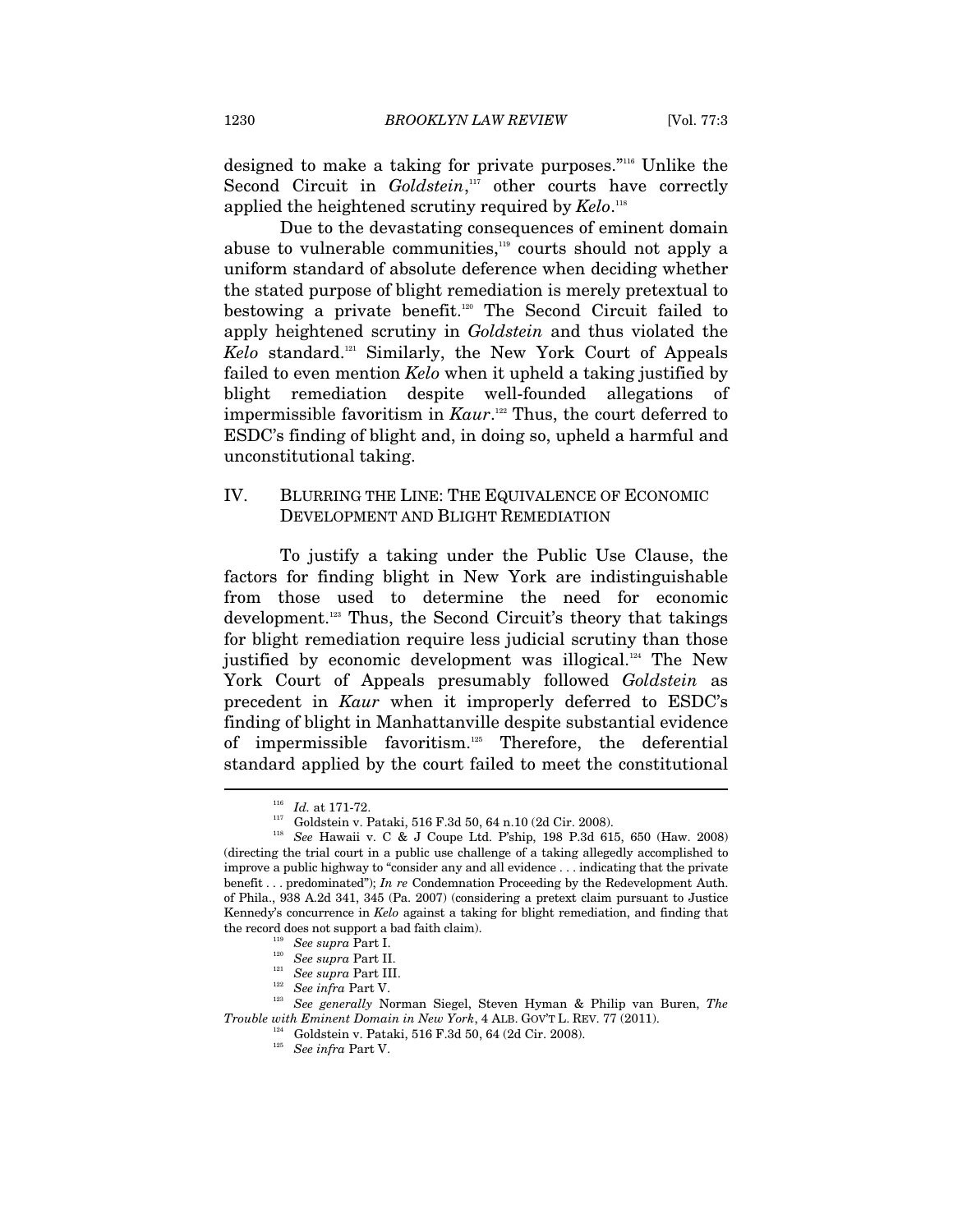requirement of judicial review under the Public Use Clause as interpreted by the Supreme Court in *Kelo*.

Courts considered blight removal to be a valid public purpose for condemnation long before the Supreme Court ruled that economic development was, additionally, a valid public purpose.126 The traditional definition of blight, however, was narrow: it was limited to "slums . . . whose eradication was itself found to constitute a public purpose for . . . condemnation" because they created conditions that threatened the health and welfare of the surrounding community.<sup>127</sup> Today, New York's criteria for condemnation due to blight include a wide array of factors, including a simple lack of economic development.<sup>128</sup> The New York State Urban Development Corporation Act (UDC Act) prescribes that, for a finding of blight, the condemning authority must determine that "the area in which the project is to be located is a substandard or insanitary area, or is in danger of becoming a substandard or insanitary area and tends to impair or arrest the sound growth and development of the municipality."129 Though "insanitary" is a historical criterion for blight, "substandard" describes a broad range of conditions that a legislature might find in any area it determines to be in need of economic development without finding traditional blighting factors.130 The New York Court of Appeals embraced this broad definition of blight in *Yonkers Community Development Agency v. Morris*, holding that, "areas eligible for . . . renewal are not limited to 'slums' as that term was formerly applied, and that, among other things, *economic underdevelopment* stagnation are also threats to the public sufficient to make their removal cognizable as a public purpose."131 This decision not only established economic development as a legitimate public purpose in New York; it also expanded the definition of blight to encompass the need for economic development. Thus, the line between economic development and blight remediation was blurred in New York well before *Kelo* established the federal baseline for economic development,<sup>132</sup> and certainly before the Second Circuit limited the application of *Kelo*'s heightened standard of review to allegations of pretext

<sup>&</sup>lt;sup>126</sup> See, e.g., Berman v. Parker, 348 U.S. 26, 32 (1954).<br><sup>127</sup> Yonkers Cmty. Dev. Agency v. Morris, 335 N.E.2d 327, 330 (N.Y. 1975).<br><sup>128</sup> Id.

<sup>&</sup>lt;sup>129</sup> N.Y. UNCONSOL. LAW § 6260(c)(1) (McKinney 2000).<br><sup>130</sup> *Morris*, 335 N.E.2d at 330.<br><sup>131</sup> *Id.* (emphasis added). 132 Cormack v. Settle-Beshears, 474 F.3d 528, 531 (8th Cir. 2007).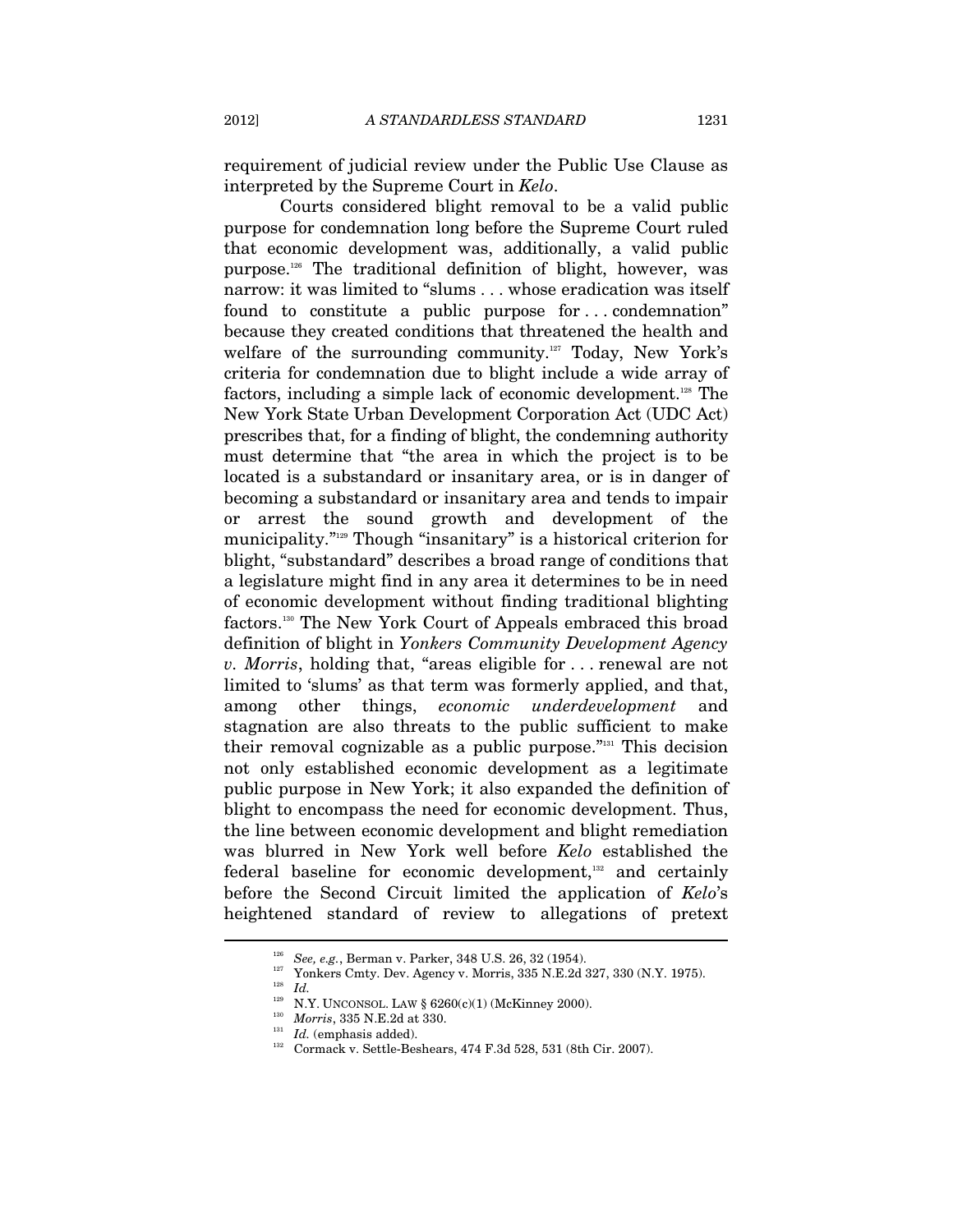concerning takings accomplished solely for economic development purposes.<sup>133</sup>

The blurred distinction in New York between blight remediation and economic development is exemplified by the cases surrounding the use of eminent domain in Times Square during the mid 1980s.134 There, courts relied on factors such as underutilization and suboptimal tax revenues to justify the elimination of urban blight through eminent domain.<sup>135</sup> In *Natural Resources Defense Council, Inc. v. New York*, the Second Circuit upheld a determination of blight based on, among other factors, the underutilization of property, high vacancy rates, rundown storefronts, and the presence of pornographic businesses.136 These conditions, the court held, led to an "unproductive use of potentially valuable land," and thus justified the use of eminent domain.137 In *In re G. & A. Books,*  Inc., the findings of blight were clearly dependent on determinations that Times Square was less economically productive than it could have been with proper redevelopment.138 This is precisely the justification the City of New London provided in determining the need to exercise its power of eminent domain as described in *Kelo*. 139 Thus, courts should apply the standard developed in *Kelo* to takings in New York that claim blight remediation as their public purpose.

As in blight cases, underutilization has also been used to justify takings solely for economic development in New York, underscoring the convergence of the two public purposes.<sup>140</sup> In *Sunrise Properties v. Jamestown Urban Renewal Agency*, the

<sup>133</sup> Goldstein v. Pataki, 516 F.3d 50, 64 (2d Cir. 2008). 134 *See* Natural Res. Def. Council, Inc. v. New York, 672 F.2d 292, 294 (2d Cir. 1982); *see also In re* G. & A. Books, Inc., 770 F.2d 288, 291 (2d Cir. 1985). 135 *Id.* 

<sup>&</sup>lt;sup>137</sup> Id.; see also In re G. & A. Books, Inc., 770 F.2d at 292 ("Only 4,000 people, an extraordinarily low figure for a five-block area located adjacent to one of the world's most densely developed business districts, work in the area. As a result of an absence of development for more than half a century, the existing buildings are old and run down; most are substandard for their intended commercial uses and many are vacant above the first floor. While the area is zoned for the highest density allowed in the City, 16% of the land area is used only for parking, 72% of the development rights have not been used, and 18% of the developed parts is vacant. The tax yield from the Project area is commensurately low: the FEIS estimated that while the existing properties in the Project area were expected to pay approximately \$5.4 million in taxes in 1984-85, a

single building a block away was expected to pay \$6.2 million in taxes.").<br>
<sup>138</sup> See In re G. & A. Books, Inc., 770 F.2d at 292.<br>
<sup>139</sup> Kelo v. City of New London, 545 U.S. 469, 472 (2005).<br>
<sup>140</sup> Sunrise Props., Inc. v. 841, 842 (N.Y. App. Div. 1994).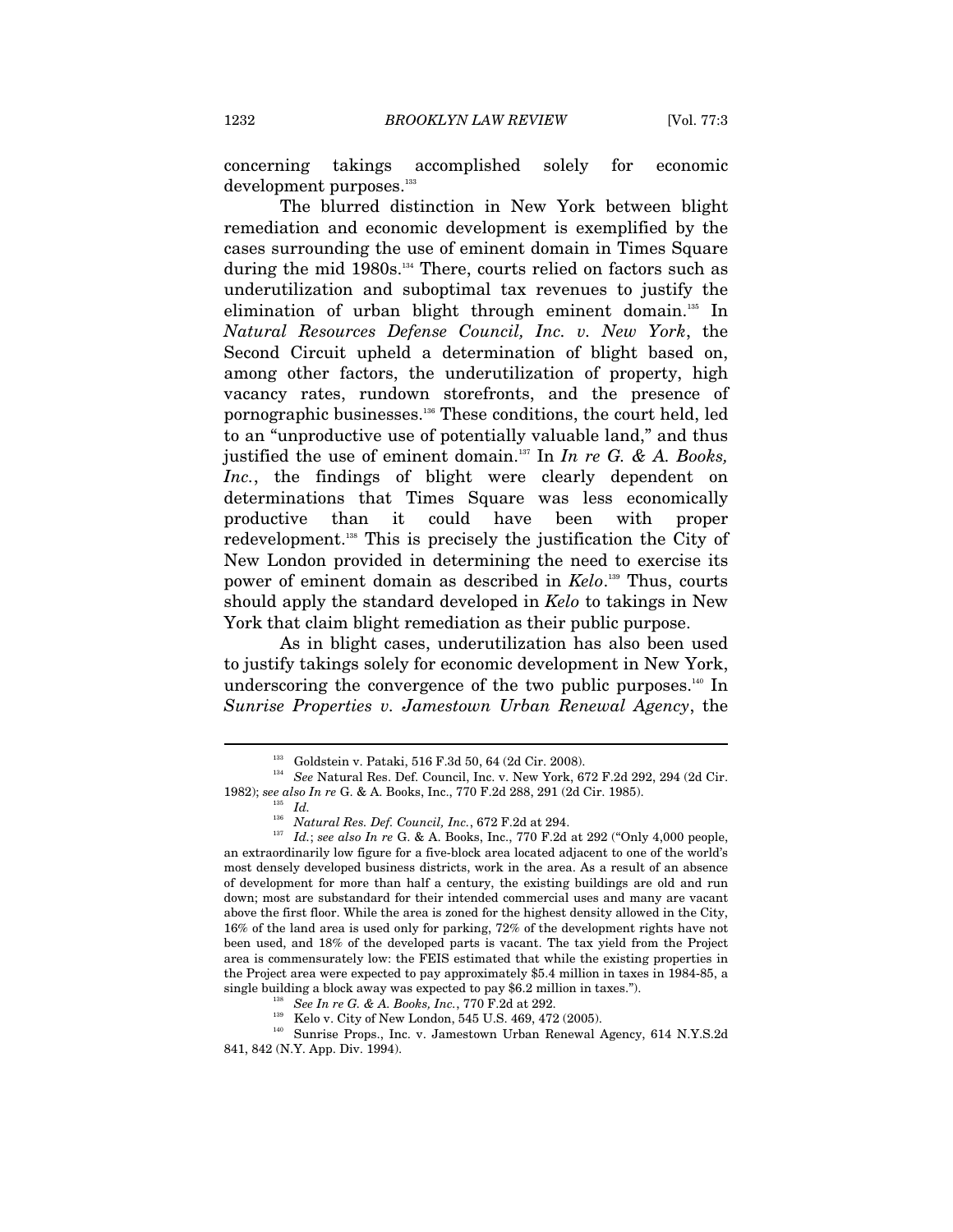taking of private land was authorized for job creation, infrastructure development, and general economic improvement of the project area.141 In upholding the taking as constitutional, the court stated, "The finding . . . that the property is *underutilized* is equivalent to a determination that condemnation of the property and subsequent development will serve a public purpose."142 Thus, underutilization was used to justify a taking for economic development just as it was used to justify takings for blight remediation in Times Square.<sup>143</sup>

Furthermore, just as creating jobs and increasing tax revenue were used to justify blight remediation in Times Square these exact factors are the basis for takings in New York aimed at promoting economic development. In *In re Fisher*, New York City took land in Lower Manhattan for a private transfer to the New York Stock Exchange without a finding of blight. $144}$  There, the court upheld the city's actions because it found that the taking would spur economic development through increased job opportunities and tax revenues.145 Clearly, the line between blight remediation and economic development in New York is blurred beyond any substantial distinction. Therefore, challenges to a taking under the Public Use Clause in New York should receive the same standard of review regardless of whether the taking is justified as a means to create economic development or to eliminate conditions that cause blight.

Though *Kelo* requires an inquiry into takings where the stated public purpose is mere pretext for bestowing a private benefit,<sup>146</sup> New York courts apply an absolutely deferential standard to a legislative or administrative decision to take land for blight remediation:

It is only where there is no room for reasonable difference of opinion as to whether an area is blighted, that judges may substitute their views as to the adequacy with which the public purpose of blight removal has been made out for those of the legislatively designated agencies; where . . . "those bodies have made their finding, not corruptly or irrationally or baselessly, there is nothing for the courts

<sup>&</sup>lt;sup>141</sup> *Id.* (emphasis added).<br><sup>142</sup> *Id.* (emphasis added).<br><sup>143</sup> *See In re G. & A. Books, Inc.*, 770 F.2d at 292.<br><sup>144</sup> *See In re* Fisher, 730 N.Y.S.2d 516, 516-17 (N.Y. App. Div. 2001).<br><sup>145</sup> *Id.* at 517.<br><sup>146</sup> Kelo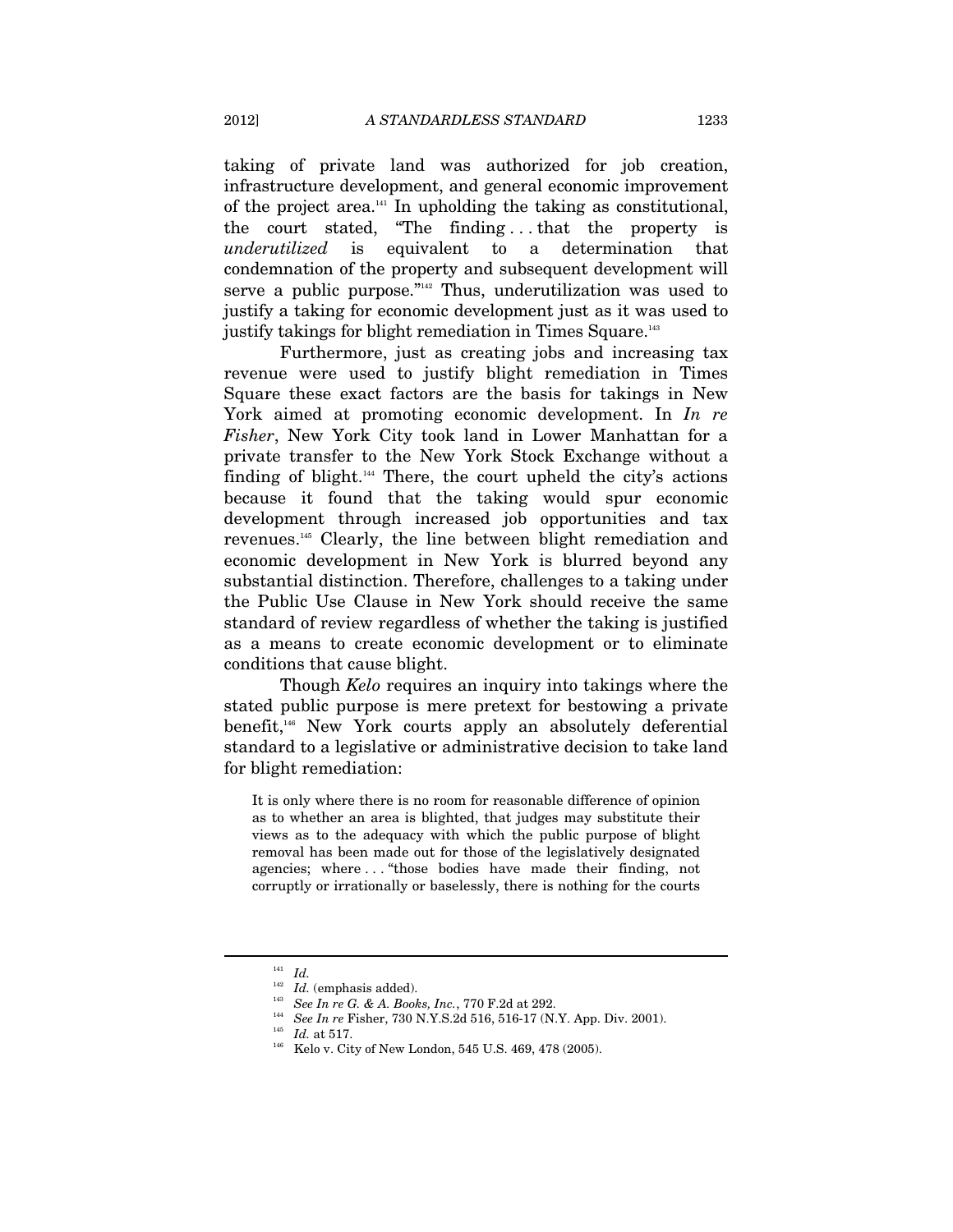to do about it, unless every act and decision of other departments of government is subject to revision by the courts."<sup>147</sup>

This deferential treatment is not appropriate for cases in which challengers allege impermissible favoritism in violation of the Public Use Clause and support such allegations with substantial evidence.<sup>148</sup> Thus, the standard applied by New York courts is below the federal baseline established in *Kelo* and enables legislatures to abuse their power of eminent domain.<sup>149</sup>

New York is one of only eleven states that permit takings for solely economic development purposes.150 Thus, a

Arkansas: ARK. CODE ANN. §§ 14-168-304, 14-169-802(a)(1)(A) (2010). Hawaii: HAW. REV. STAT. § 101-2 (2010). Illinois: 735 ILL. COMP. STAT. 30/5-5-5(c), 620/9 (2011); *see*  Friends of the Parks v. Chi. Park Dist., 786 N.E.2d 161, 167 (Ill. 2003); Sw. Ill. Dev. Auth. v. Nat'l City Envtl., L.L.C., 768 N.E.2d 1, 13-14 (Ill. 2002). Kansas: KAN. STAT. ANN. § 26-501b (2009). Maryland: *See* Mayor of Baltimore City v. Valsamaki, 916 A.2d 324, 353 (Md. 2007). Massachusetts: *See* Commonwealth v. Bos. Edison Co., 828 N.E.2d 16, 30 (Mass. 2005). Mississippi: MISS. CODE ANN. § 11-27-1 (2010); *see* Phil West, *Mississippi Senate Upholds Barbour Veto of Eminent Domain Bill*, COM. APPEAL (Mar. 26, 2009, 1:54 PM), http://www.commercialappeal.com/news/2009/mar/26/mississippisenate-upholds-barbour-veto-eminent-do/. New York: *See In re* Glen Cove Cmty. Dev. Agency, 712 N.Y.S.2d 553, 554 (N.Y. App. Div. 1999); Sunrise Props. v. Jamestown Urban Renewal Agency, 614 N.Y.S.2d 841, 842 (N.Y. App. Div. 1994). Rhode Island: *See* R.I. GEN. LAWS § 42-64.12-8 (2011). South Dakota: S.D. CODIFIED LAWS § 11-8-50 (2010). Utah: *See* UTAH CODE ANN. § 10-8-2(e)(iii) (LexisNexis 2011).

 The following thirty-nine states do not allow eminent domain takings for the sole purpose of economic development:

Alabama: *See* ALA. CODE § 18-1B-2 (2010). Alaska: ALASKA STAT. § 09.55.240(d) (2010). Arizona: A.Z. CONST. art. II, § 17; *see* ARIZ. REV. STAT. ANN § 12-1111 (2010). California: CAL. HEALTH & SAFETY CODE § 33030 (West 2010); Redevelopment Agency of S.F. v. Hayes, 206 P.2d 105, 121 (Ca. Ct. Apps. 1954). Colorado: COLO. REV. STAT. § 38-1-101(b)(I) (2010). Connecticut: CONN. GEN. STAT. § 8-127a(1) (2010). Delaware: DEL. CODE ANN. tit. 29 § 9501A(a) (2010); Wilmington Parking Auth. v. Land With Improvements, 1986 De. Super. LEXIS 1348 (Del. Sup. Ct. Aug. 11, 1986). Florida: FLA. STAT. § 73.014 (2010). Georgia: GA. CODE ANN. § 22-1-1(9)(B) (2011). Idaho: IDAHO CODE ANN. § 7-701A(2)(b) (2010). Indiana: IND. CODE §§ 32-24-4.5-1(a), 36-7-14-20, 36- 7-14-43(7) (2010); Hawkins v. Greenfield, 230 N.E.2d 396, 403 (Ind. 1967). Iowa: IOWA CODE § 6A.22(2) (2010). Kentucky: KY. REV. STAT. ANN. § 416.675 (West 2010). Louisiana: L.A. CONST. art. I, § 4(B)(3). Maine: ME. REV. STAT. ANN. tit. 1, § 816 (2010). Michigan: M.I. CONST. art. X § 2 (2010). Minnesota: MINN. STAT. § 117.025(11)(b) (2010). Missouri: MO. ANN. STAT. § 523.271 (West 2010). Montana: *See* MONT. CODE ANN. § 70-30-102 (2010). Nebraska: NEB. REV. STAT. § 76-710.04(1) (2010). Nevada: *See*  NEV. REV. STAT. ANN. § 37.010 (2010). New Hampshire: N.H. REV. STAT. ANN. § 498- A:2(VII)(b) (2010). New Jersey: *See* N.J. CONST. art. VIII, § III, ¶ 1; Gallenthin Realty Dev., Inc. v. Borough of Paulsboro, 924 A.2d 447, 449 (N.J. 2007). New Mexico: N.M. STAT. ANN. § 3-60A-10(L)(3) (2010). North Carolina: N.C. GEN. STAT. § 160A-512(6) (2010). North Dakota: N.D. CONST. art. I, § 16. Ohio: OHIO REV. CODE ANN.

*In re* Goldstein v. N.Y. State Urban Dev. Corp., 921 N.E.2d 164, 172 (N.Y.

<sup>2009) (</sup>quoting Kaskel v. Impellitteri, 115 N.E.2d 659, 661 (N.Y. 1953)). 148 *See supra* Part II. 149 *See supra* Part II. 150 The following research was conducted by Justin Kamen, Whitney Philips, and Ellie Merle, under the direction of Norman Siegel, Esq., from June-August, 2010. The following eleven states allow eminent domain takings for the sole purpose of economic development: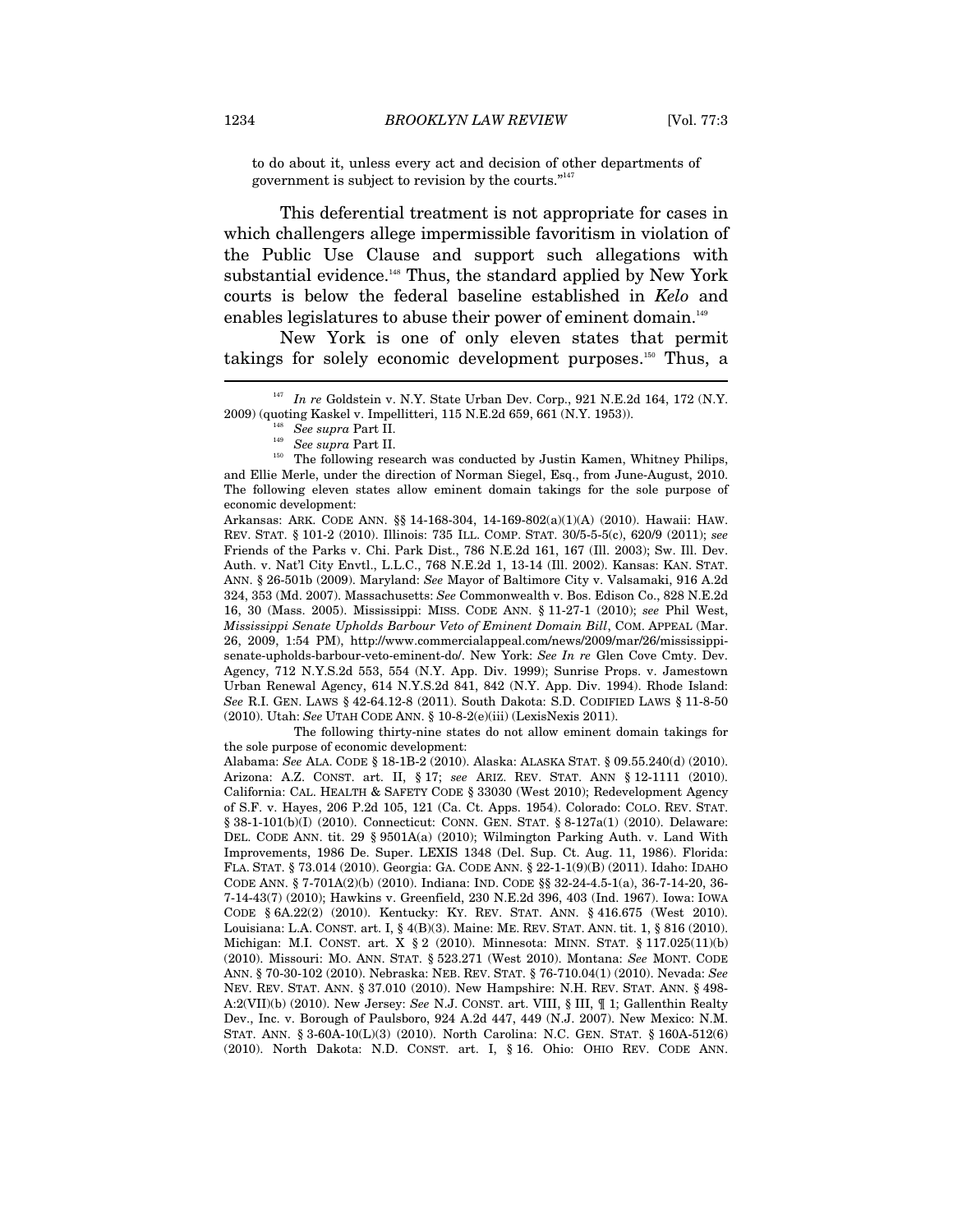condemning authority can claim blight remediation, rather than economic development, as its purpose for taking property so as to avoid close judicial review of its motives.151 In states that do not permit eminent domain solely for economic development purposes, courts review evidence to ensure that condemnors do

not manufacture blight findings in attempts to conceal a true purpose of strictly economic development.152 For example, in *City of Norwood v. Horney*, the Supreme Court of Ohio struck down the use of eminent domain where the condemning authority sought to take property in what it deemed to be a "deteriorating area."153 There, the court found the taking illegal because the factors used to determine whether an area was deteriorating, including increased traffic, numerous curb cuts, and small front yards, created "a standardless standard," by which a condemning agency could describe practically any city.154 Therefore, the taking was founded solely on the promotion of economic development and, thus, did not have a sufficient public purpose under the Ohio Constitution.155 However, in New York, no such scrutiny is applied to blight takings because economic development is a sufficient public purpose in and of itself for the use of eminent domain.<sup>156</sup> Also, the criteria used in New York to justify takings for both blight elimination and for economic development are nearly identical, rendering the line between these two public purposes blurred beyond substantive recognition.157 Thus, it is vitally important that New York courts apply the federal baseline established in *Kelo* to blightremediating takings.158 Otherwise, legislatures can circumvent

<sup>§ 163.01(</sup>H)(1) (LexisNexis 2011). Oklahoma: Bd. of Cnty. Comm'rs v. Lowery, 136 P.3d 639, 647 (Okla. 2006). Oregon: *See* OR. REV. STAT. § 35.015 (2009). Pennsylvania: *See*  26 PA. CONS. STAT. § 204 (2010). South Carolina: S.C. CONST. ANN. art. I, § 13. Tennessee: TENN. CODE ANN. § 29-17-102(2) (West 2010). Texas: TX. GOV'T CODE ANN. § 2206.001 (b)(3) (West 2010). Vermont: VT. STAT. ANN. tit. 12, § 1040(a) (2010); VT. STAT. ANN. tit. 24, § 3201(17)-(19) (2010). Virginia: VA. CODE ANN. § 1-219.1 (2010). Washington: *See* WASH. REV. CODE. ANN. § 35.81.080 (West 2010). West Virginia: *See* W. VA. CODE § 54-1-2 (2010). Wisconsin: *See* WIS. STAT. § 32.03(6)(c) (2010). Wyoming:

See WYO. STAT. ANN. § 1-26-801(c) (2010).<br>
<sup>151</sup> See Goldstein v. Pataki, 516 F.3d 50, 64 (2d Cir. 2008).<br>
<sup>152</sup> See, e.g., City of Norwood v. Horney, 853 N.E.2d 1115, 1123 (Ohio 2006).<br>
<sup>153</sup> Id. at 1144-45.<br>
<sup>154</sup> Id. a Div. 1999); Sunrise Props., Inc. v. Jamestown Urban Renewal Agency, 614 N.Y.S.2d 841, 842 (N.Y. App. Div. 1994). 157 *Compare* Kaur v. N.Y. State Urban Dev. Corp., 933 N.E.2d 721, 726 (N.Y.),

*cert. denied*, Tuck-It-Away, Inc. v. N.Y. State Urban Dev. Corp., 131 S. Ct. 822 (2010), *with Sunrise Props., Inc.*, 614 N.Y.S.2d at 842. 158 *See supra* Part II.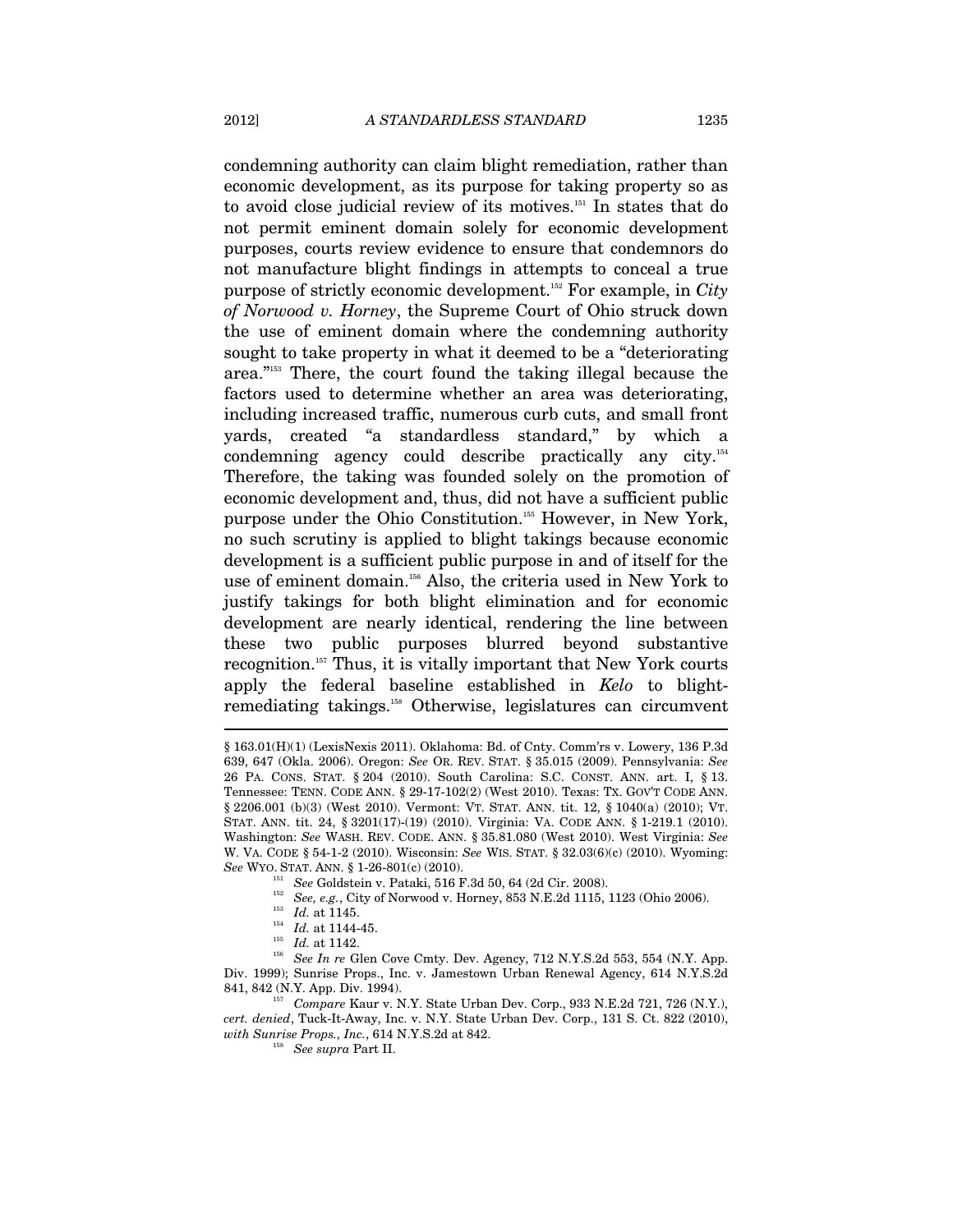*Kelo*'s ban on takings for impermissible private purposes by claiming a purpose of blight remediation rather than economic development, as was the case in *Kaur*. 159

With the Second Circuit's refusal to extend *Kelo*'s pretext analysis to takings for blight remediation in Goldstein,<sup>160</sup> condemning authorities in New York can avoid a heightened standard of review for takings that exhibit evidence of impermissible favoritism161 by simply claiming blight remediation as the purpose for a taking rather than economic development. Thus, such an authority can bypass judicial scrutiny and bestow a private benefit through eminent domain by simply manufacturing a blight study.<sup>162</sup> This was the case in *Kaur*, where the finding of blight in Manhattanville was supported by the desire to create jobs, increase tax revenue,<sup>163</sup> and prevent underutilization of property.164 In this way, the public purpose of blight remediation stated in *Kaur* is very similar to the public purpose of economic development used elsewhere in the State.165 As such, judicial review of purpose in eminent domain takings should be equivalent in these instances. Because the New York Court of Appeals applied a deferential standard in *Kaur* and declined to apply the heightened scrutiny demanded by *Kelo*,<sup>166</sup> the Supreme Court should have remanded the case back to the New York Court of Appeals for argument on the merits as to the claims of impermissible favoritism.167 Instead, the Supreme Court denied certiorari and tacitly condoned the erroneous deference applied by the New York Court of Appeals to ESDC's exercise of eminent domain for the sole benefit of Columbia University.<sup>168</sup>

## V. *KAUR V. NEW YORK STATE URBAN DEVELOPMENT CORPORATION*: AN UNCHECKED ABUSE OF POWER

In *Kaur*, the New York Court of Appeals declined to address the mere pretext analysis demanded by *Kelo* despite

<sup>&</sup>lt;sup>159</sup> See Kaur, 933 N.E.2d at 724.<br>
<sup>160</sup> Goldstein v. Pataki, 516 F.3d 50, 64 (2d Cir. 2008).<br>
<sup>161</sup> See supra Part II.<br>
<sup>162</sup> See supra Part II.<br>
<sup>162</sup> Kaur, 933 N.E.2d at 729.<br>
<sup>164</sup> *Id.* at 726.<br>
<sup>164</sup> *Id.* at 726.<br>

<sup>&</sup>lt;sup>166</sup> See supra Part II.<br><sup>167</sup> See infra Part V.<br><sup>167</sup> See infra Part V.<br>Tuck-It-Away, Inc. v. N.Y. State Urban Dev. Corp., 131 S. Ct. 822, 822-23 (2010).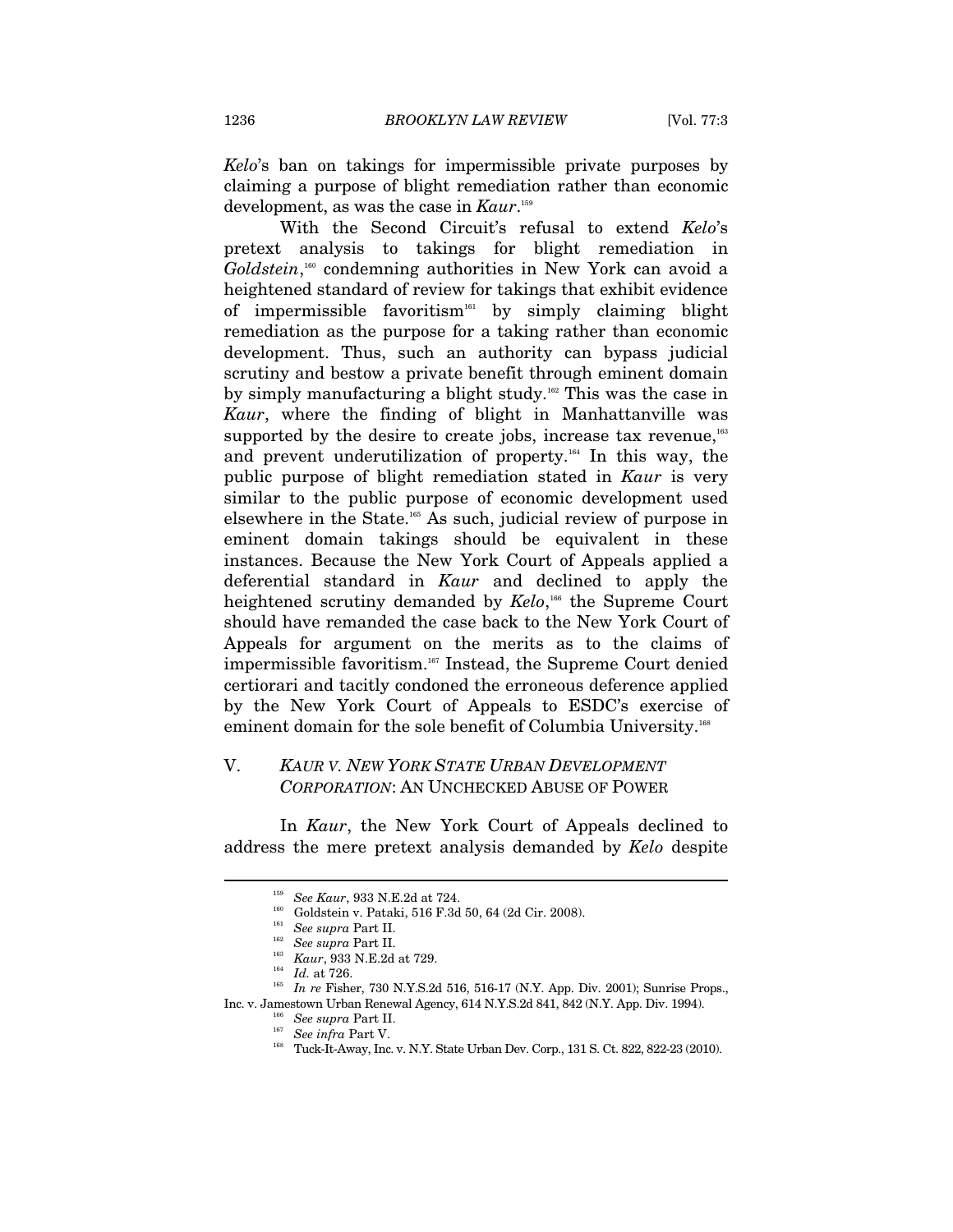well-founded allegations that the taking was motivated by a private purpose.169 There, ESDC purportedly sought to remediate blight in Manhattanville, a neighborhood on the Upper West Side of Manhattan, by transferring property to Columbia University.170 Because the challengers in *Kaur* presented a "plausible accusation of impermissible favoritism to private parties," $n_1$ <sup>the</sup> court should have applied heightened scrutiny rather than the standard deference afforded to legislatures in typical public use challenges. Moreover, the evidence of impermissible favoritism in *Kaur* was nearly identical to the hypothetical factors outlined in Justice Kennedy's *Kelo* concurrence, which would be subject to heightened scrutiny.<sup>172</sup> Finally, the procedures in New York for effecting a condemnation of property are particularly prone to abuse and thus challenges to such takings should receive proper consideration by the judiciary.173 Thus, the New York Court of Appeals should have applied a heightened standard of review in *Kaur* due to evidence strongly suggesting that the taking, purportedly justified by blight remediation, was actually intended to bestow a purely private benefit.174 Because the courts have failed to prevent eminent domain abuse in New York, the legislature should take steps to reduce the instances and inequalities of takings that have private beneficiaries.

#### *A. Evidence of Impermissible Favoritism in* Kaur

The facts of *Kaur* were strikingly similar to those described as highly suspect by Justice Kennedy's hypothetical example of an impermissible taking in his *Kelo* concurrence, and thus the case demanded heightened judicial scrutiny.175 Unlike in *Kelo*, where the private beneficiary was unknown at the time the redevelopment plan originated,176 Columbia's attorneys, consultants, and architects drafted every document concerning the Manhattanville redevelopment plan.<sup>177</sup> Additionally, numerous actions taken by both ESDC and Columbia throughout the

<sup>&</sup>lt;sup>169</sup> See Kaur, 933 N.E.2d at 732.<br><sup>170</sup> In re Kaur v. N.Y. State Urban Dev. Corp., 892 N.Y.S.2d 8, 11 (N.Y. App.

Div. 2009), rev'd 933 N.E.2d 721 (N.Y. 2010).<br>
<sup>171</sup> Kelo v. City of New London, 545 U.S. 469, 491 (2005) (Kennedy, J., concurring).<br>
<sup>172</sup> *Id.* at 493.<br>
<sup>173</sup> See infra Part V.B.<br>
<sup>174</sup> See In re Kaur, 892 N.Y.S.2d at 2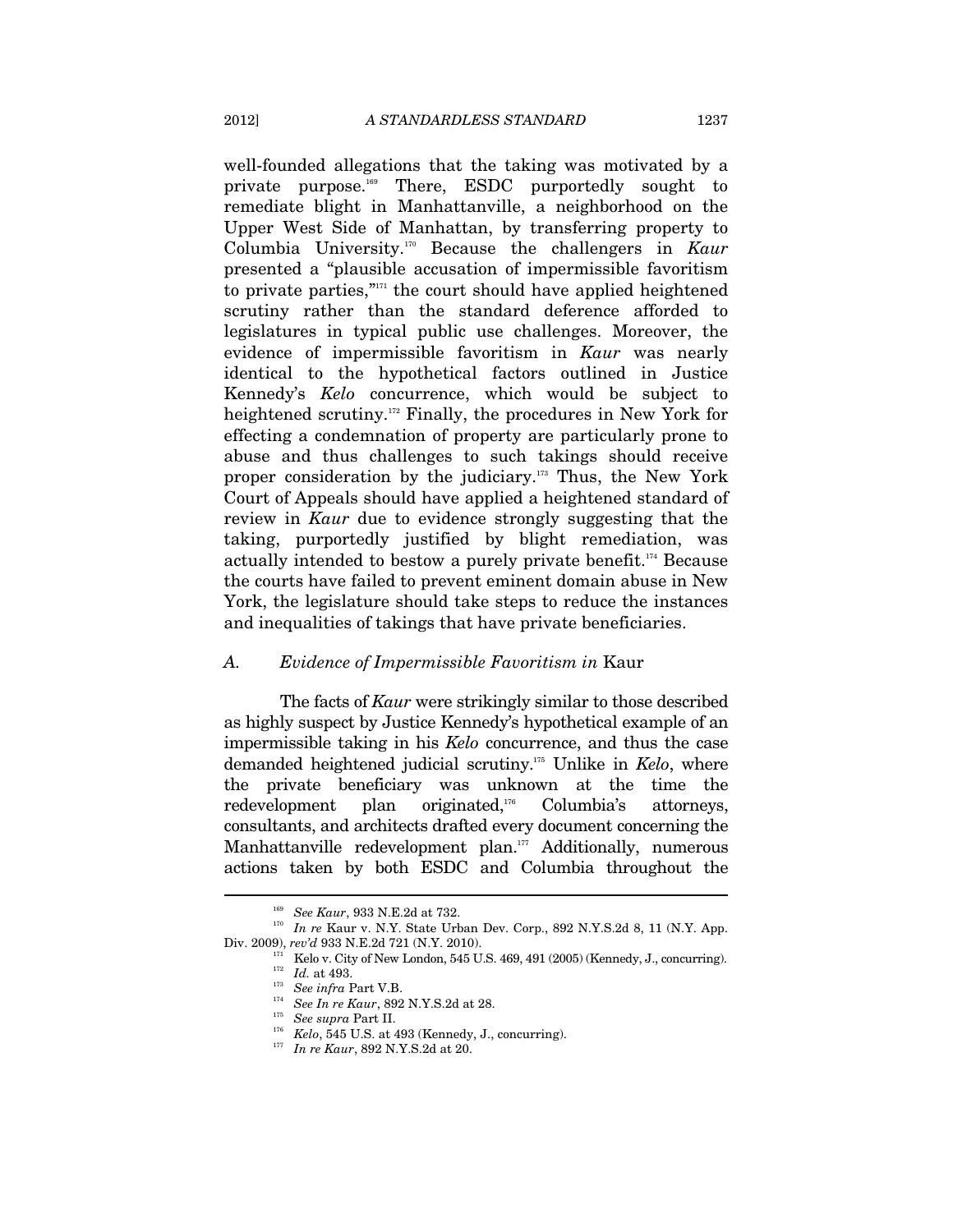condemnation process suggest the kind of conspiratorial relationship envisioned by the Supreme Court in *Kelo* to constitute impermissible favoritism.178 Such evidence includes Columbia's misdeeds as the dominant property owner in Manhattanville,<sup>179</sup> ESDC's reliance on blight studies performed by Columbia's advisor, $180$  and ESDC's attempts to obfuscate the record by withholding important documents during the litigation process.<sup>181</sup>

Perhaps the most striking evidence of eminent domain abuse in *Kaur* was Columbia's own role in creating the factors that ultimately led to ESDC's determination of blight in the area, such as underutilization of property and the existence of building code violations.<sup>182</sup> When ESDC considered developing the area in 2002, its Master Plan described no blight or blighted conditions in Manhattanville.<sup>183</sup> No blight studies were conducted thereafter until 2006, when Columbia had already taken control of "the very properties that would form the basis for a subsequent blight study."184 As owner of these properties, Columbia vacated much of the real estate by forcing more than 50 percent of the tenants out of seventeen buildings. $185$ Additionally, Columbia facilitated the degeneration of the neighborhood by failing to address water infiltration and building code violations, allowing tenants to violate local codes and ordinances, and maintaining garbage and debris in its properties for several years.186 Further, the Appellate Division found that Manhattanville "was not in a depressed economic condition when . . . ESDC embarked on their Columbiaprepared-and-financed quest."187 As such, the taking in *Kaur* provided substantial evidence of impermissible favoritism.

Columbia's creation of blighting factors distinguishes *Kaur* from *Western Seafood*, where a private developer received taken land in an economically stagnant community to spur development.188 In that case, the Fifth Circuit applied *Kelo*'s test for mere pretext because the private developer had a suspicious

<sup>&</sup>lt;sup>178</sup> *Id.* at 21.<br><sup>179</sup> *Id. Id.* at 12-13.

<sup>&</sup>lt;sup>181</sup> *Id.* at 29 (Richter, J., concurring).<br><sup>182</sup> *Id.* at 21.<br><sup>183</sup> *Id.* at 19.<br><sup>185</sup> *Id.* at 21.<br><sup>185</sup> *Id.* 

 $\frac{186}{187}$  *Id.* at 19.

<sup>&</sup>lt;sup>188</sup> W. Seafood Co. v. United States, 202 F. App'x 670, 675 (5th Cir. 2006).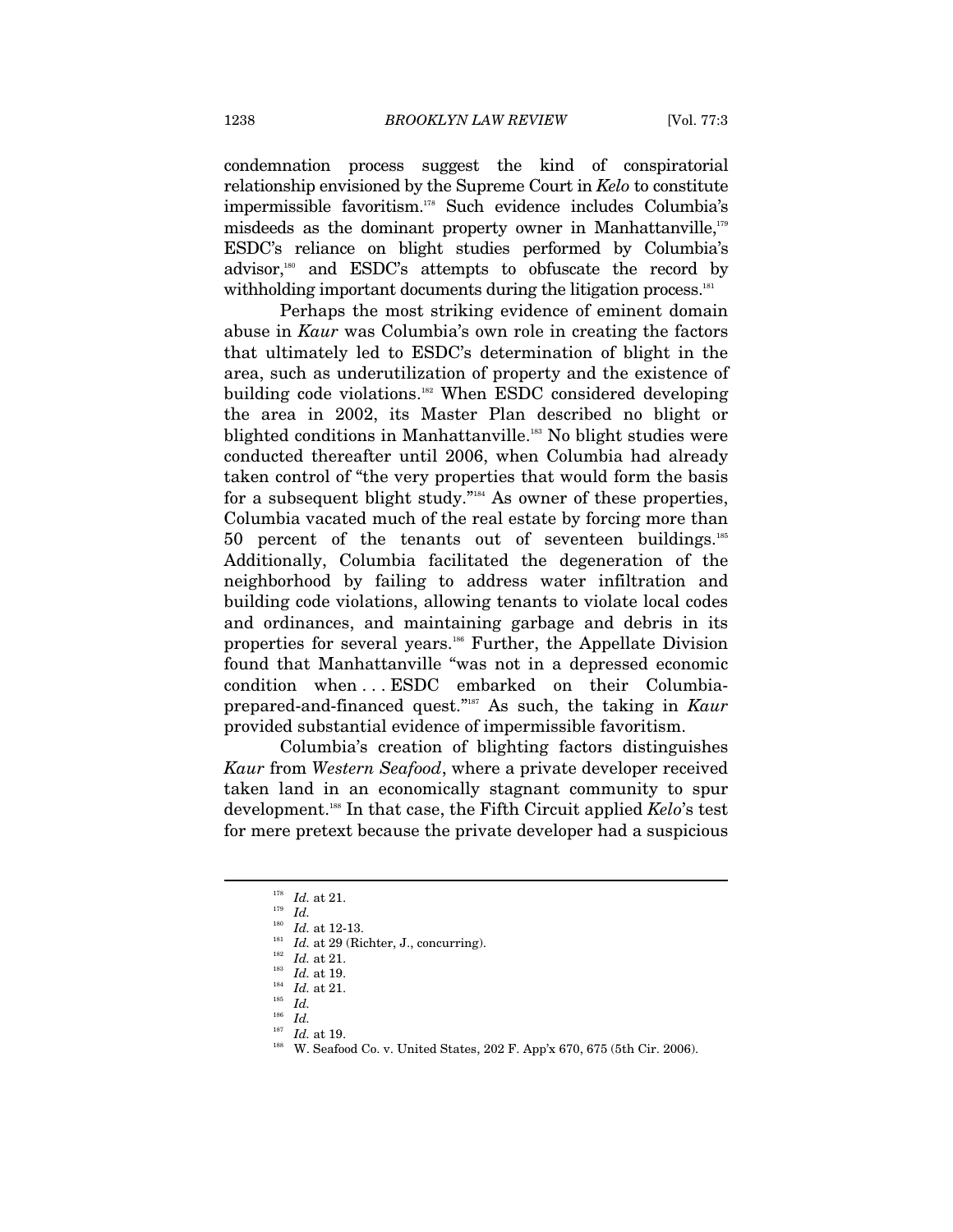amount of control over the project.189 However, the court allowed the taking: "because the [private developer] own[ed] acres of property along the river where the marina [was] to be built, the City's interest in their collaboration [was] logical."<sup>190</sup> While this situation is similar to the facts of *Kaur*, *Western Seafood* shows no evidence that the private developer caused the very blighting factors that supplied the need for a taking.<sup>191</sup> In *Kaur*, on the other hand, the city rewarded Columbia for causing blight by giving the irresponsible property owner even more land.<sup>192</sup> Therefore, heightened scrutiny was appropriate in *Kaur* but not in *Western Seafood*.

ESDC's complicity with Columbia's efforts to justify the use of eminent domain in Manhattanville provides further evidence of impermissible favoritism.<sup>193</sup> In 2006, ESDC hired private consultant Allee King Rosen and Flemming, Inc.  $(AKRF)$  to conduct a blight study of Manhattanville.<sup>194</sup>AKRF's finding of blight was tainted, however, by its previous role in assisting Columbia to develop and execute an expansion plan in 2004.195 When the challenging property owners issued a Freedom of Information Law (FOIL) request for documents concerning the relationship between AKRF, ESDC, and Columbia, the court forced ESDC to disclose the documents because "the difficulty of offering perfectly objective advice while serving two masters elevate d the FOIL appeal beyond the average agency-consultant relationship that the FOIL exemptions are designed to foster and protect."196 By employing Columbia's consultant for its initial blight study, ESDC clearly favored Columbia in the process of determining the need for exercising eminent domain in Manhattanville.<sup>197</sup> Though ESDC subsequently replaced AKRF with Earth Tech, a consultant without suspicious ties to Columbia, ESDC requested that Earth Tech "replicate' the AKRF study using the same flawed

<sup>189</sup> *Id.*

<sup>190</sup> *Id.*

<sup>191</sup> *See id.* 

<sup>192</sup> *In re Kaur*, 892 N.Y.S.2d at 21-22; *see also* Kaur v. N.Y. State Urban Dev. Corp., 933 N.E.2d 721 (N.Y.), *cert. denied*, Tuck-It-Away, Inc. v. N.Y. State Urban Dev.

 $^{193}$   $\,$   $Id.$  at 20.  $^{194}$   $\,$   $In$   $re$  Tuck-It-Away Assocs. v. Empire State Dev. Corp., 861 N.Y.S.2d 51, 54 (N.Y. App. Div. 2008).

 $\int_{196}^{195}$  *Id.* at 60.

<sup>197</sup> *See In re Kaur*, 892 N.Y.S.2d at 20.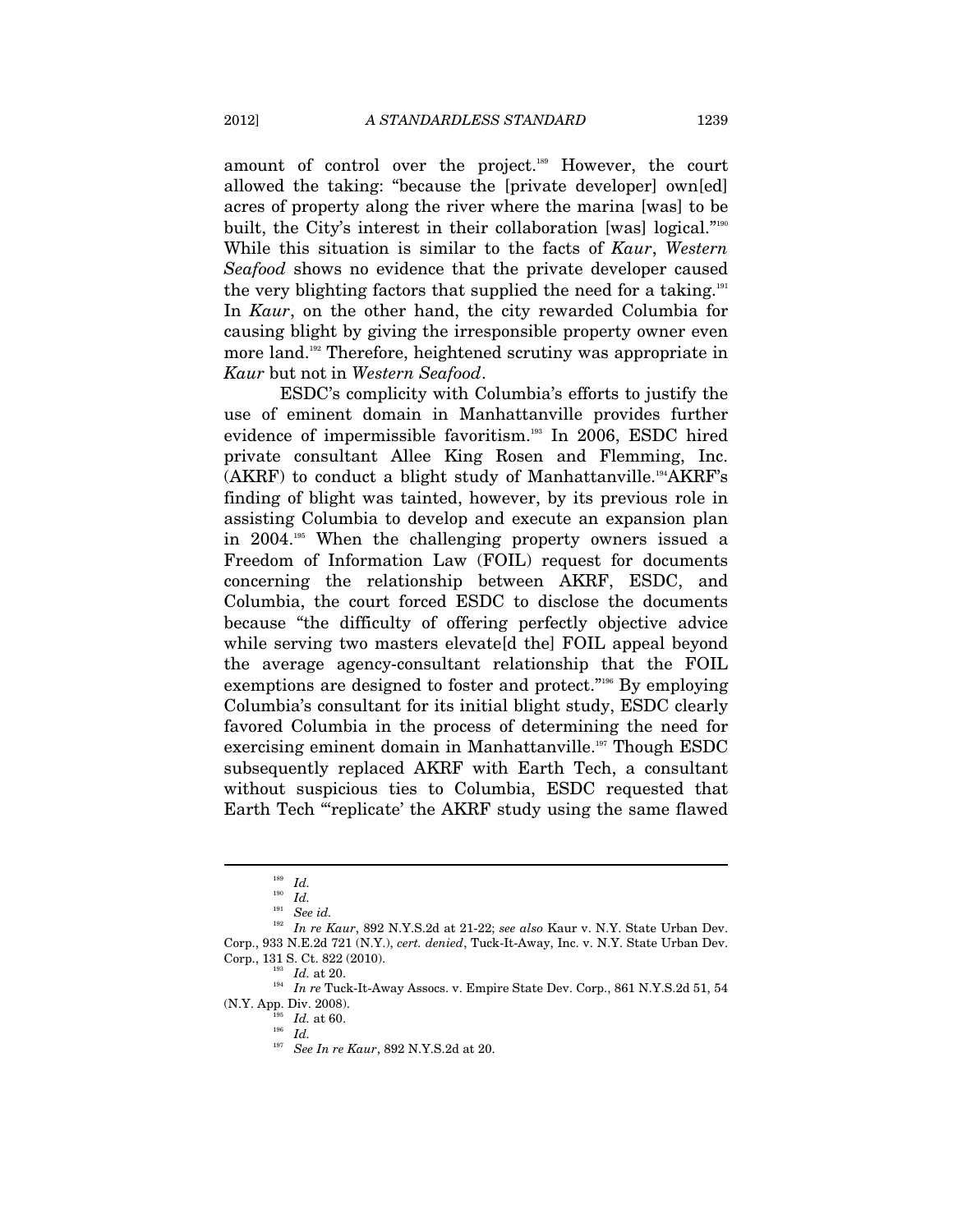methodology" previously employed by AKRF.198 Thus, ESDC's final blight study was just as tarnished by favoritism to Columbia as the original AKRF study had been.<sup>199</sup> Additionally, Earth Tech's study was not completed until 2008, at which point "the ESDC/Columbia steamroller had virtually run its course to the fullest."200 This is exactly the kind of public-private conspiracy Justice Kennedy envisioned in *Kelo* to demand heightened scrutiny under the Public Use Clause.<sup>201</sup>

One of the documents unveiled by the aforementioned FOIL litigation reveals the dramatic extent of ESDC's role in creating a pretextual justification for the exercise of eminent domain on Columbia's behalf.202 In an e-mail sent before hiring AKRF in 2006, ESDC Senior Counsel Joseph Petillo questioned the wisdom of conducting a blight study: "I am uncomfortable with [ESDC] shining a spotlight on the process used to manufacture support for condemnation . . . . [M]aybe we want to craft the support for our blight findings in a less public way . . . . . <sup>2203</sup> This e-mail was clearly evidence of unconstitutional collusion, as ESDC intended to "manufacture" support for the taking to benefit Columbia. Furthermore, ESDC not only withheld this and similar documents from challenging property owners despite numerous FOIL requests and litigations, but it also refused to keep the record open until the FOIL litigation initiated by the landowners was completed. $204$  As such, ESDC exhibited impermissible favoritism toward Columbia from the planning phase through the entire litigation process.205

The Appellate Division, which first heard *Kaur*, concluded from this evidence that ESDC used its blight finding as pretext to bestowing a benefit on Columbia and, as per the Supreme Court's instructions in *Kelo*, held that ESDC did not take the private property for a legitimate public purpose.<sup>206</sup> When the New York Court of Appeals reversed the Appellate Division's decision, the court failed to even mention *Kelo*, let alone apply Kennedy's test for heightened scrutiny.<sup>207</sup> Thus, the

<sup>&</sup>lt;sup>198</sup> *Id.* at 22.<br><sup>199</sup> *See id.*<br><sup>200</sup> *Id.* at 19.

<sup>&</sup>lt;sup>201</sup> See supra Part II.<br><sup>202</sup> Tuck-It-Away Cert. Petition, *supra* note 79, at 8.

 $\int_{204}^{203}$  *Id.* 

<sup>&</sup>lt;sup>204</sup> In re Kaur, 892 N.Y.S.2d at 29 (Richter, J., concurring).<br><sup>205</sup> Id. at 29-30.<br><sup>206</sup> Id. at 28 (majority opinion). 207 *See* Kaur v. N.Y. State Urban Dev. Corp., 933 N.E.2d 721 (N.Y.), *cert.* 

*denied*, Tuck-It-Away, Inc. v. N.Y. State Urban Dev. Corp., 131 S. Ct. 822 (2010).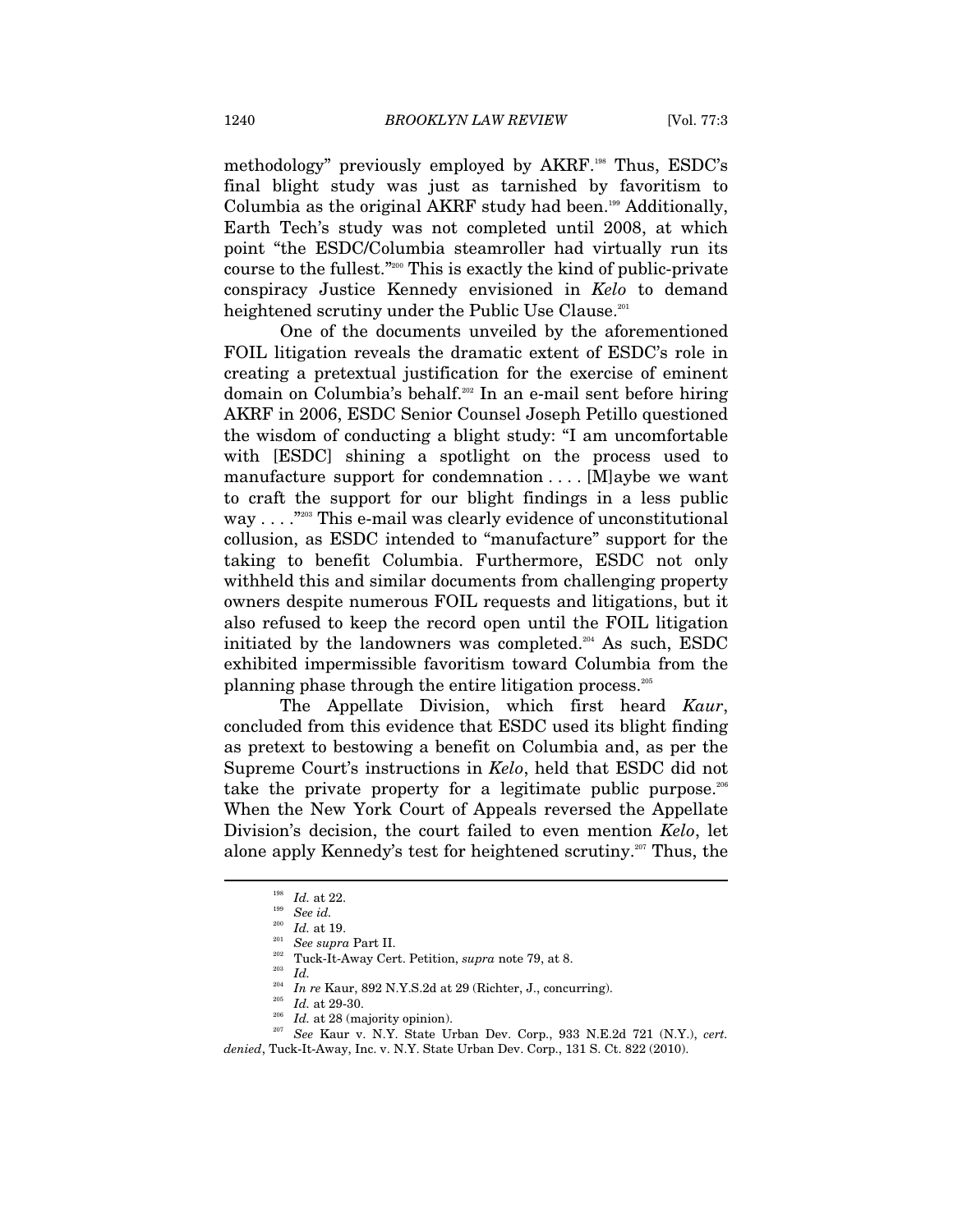Court of Appeals misapplied the *Kelo* standard where it was clearly applicable and therefore decided *Kaur* incorrectly.

While the Second Circuit and the New York Court of Appeals also declined to apply a heightened standard of review in the *Goldstein* cases,<sup>208</sup> the facts of the Atlantic Yards taking were more closely aligned with the facts of *Kelo* than with Kennedy's hypothetical, and thus, unlike in *Kaur*, the courts were justified when they dismissed the public use challenges.<sup>209</sup> When ESDC decided to improve the Atlantic Yards Project Area through private development by the FCRC, the finding of blight was supported by over forty years of previous studies that had reached similar conclusions.210 Particularly, the blight studies determined the need to eliminate a large abandoned railway that was the main factor in the area's economic deterioration.211 This supported ESDC's decision to condemn property for transfer to FCRC on the basis that the area was, in fact, blighted.<sup>212</sup> As blight remediation is a legitimate public purpose for the exercise of eminent domain, the courts were correct to uphold the taking of land in Atlantic Yards despite their failure to properly apply *Kelo*. 213 Such evidence was not present in *Kaur*, however,<sup>214</sup> and thus that case was erroneously decided under an overly deferential standard of review.

## *B. Procedural Impediments to Public Use Challenges in New York*

The New York Court of Appeals should have applied heightened scrutiny in *Kaur* not only because factual evidence strongly suggested impermissible favoritism, but also because, under New York law, the challengers were unable to seek review at a trial level court.<sup>215</sup> Instead, they were required to begin the litigation process at the appellate level after establishing the record at a public hearing conducted by

<sup>208</sup> Goldstein v. Pataki, 516 F.3d 50, 64 (2d Cir. 2008); *see In re* Goldstein v.

N.Y. State Urban Dev. Corp., 921 N.E.2d 164, 172 (N.Y. 2009).<br><sup>209</sup> See supra Part II.<br><sup>210</sup> Goldstein v. N.Y. State Urban Dev. Corp., 879 N.Y.S.2d 524, 534 (N.Y. App. Div.),<br>*affd sub nom. In re* Goldstein v. N.Y. State U

 $\footnotesize{^{211}}$  In re Goldstein, 921 N.E.2d at 175.<br> $\footnotesize{^{212}}$  Goldstein, 879 N.Y.S.2d at 527-28.<br> $\footnotesize{^{213}}$  See supra Part III. Kaur v. N.Y. State Urban Dev. Corp., 933 N.E.2d 721 (N.Y.), cert. denied, Tuck-It-Away, Inc. v. N.Y. State Urban Dev. Corp., 131 S. Ct. 822 (2010). 215 *See* N.Y. EM. DOM. LAW § 207 (Consol. 2011).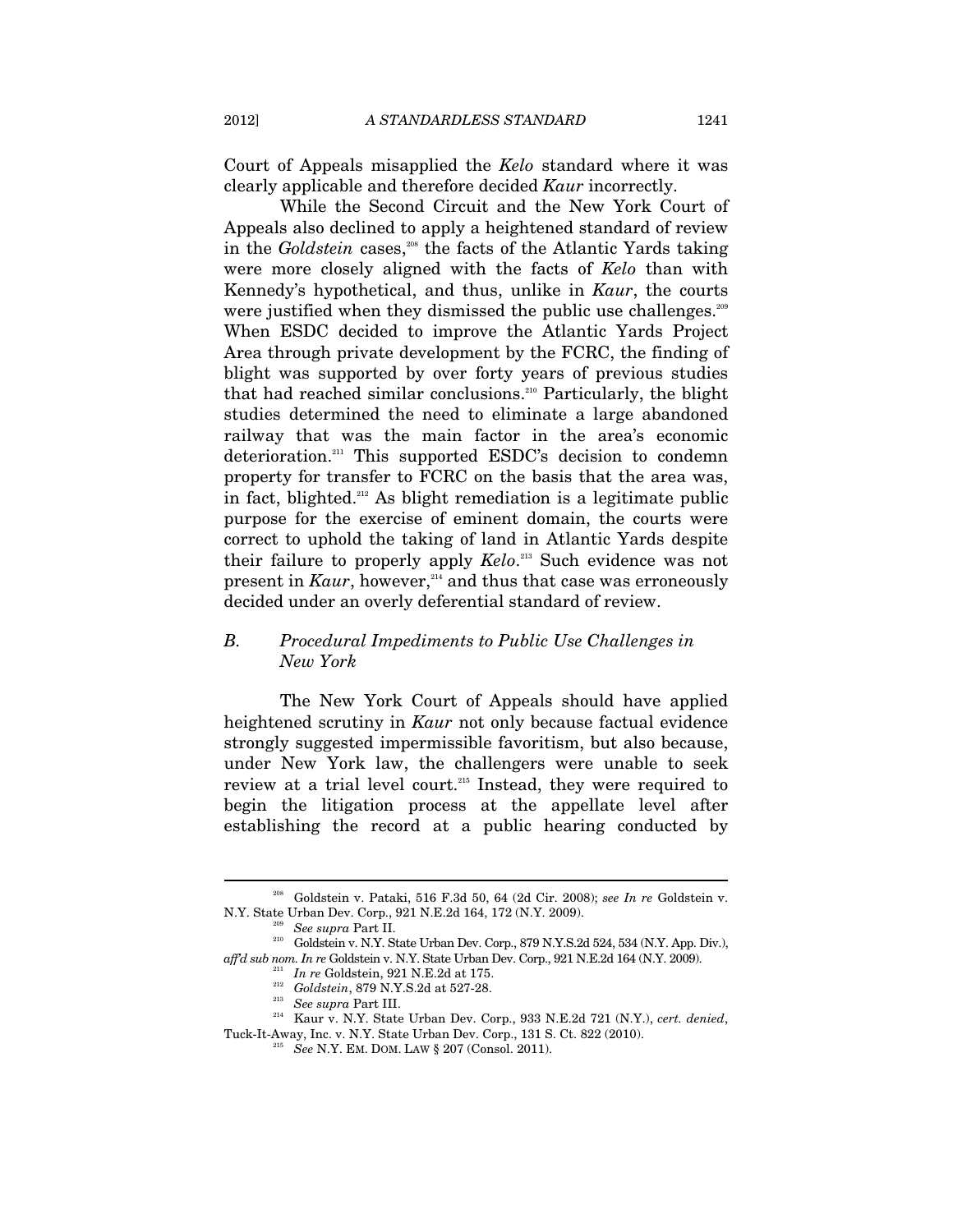ESDC.216 In *Kelo*, Justice Kennedy's call for heightened scrutiny in some public use challenges included cases where "the procedures employed [are] prone to abuse  $\dots$ ."<sup>217</sup> Kennedy found a seven-day bench trial before the Superior Court to be an adequate procedural safeguard because property owners could challenge the legitimacy of the taking in a fair, adversarial proceeding.<sup>218</sup> On the other hand, New York is currently the only state in which challenges to the legitimacy of an alleged public purpose for the exercise of eminent domain do not receive judicial review at the trial court level.<sup>219</sup> Thus, the

Alabama: *See* ALA. CODE §§ 18-1A-91(b), 18-1A-94(b), 18-1A-130 (2010). Alaska: ALASKA STAT. §§ 09.55.290, 09.55.300 (2010). Arizona: ARIZ. REV. STAT. ANN. § 12-1116(H) (2010). Arkansas: ARK. CODE ANN. §§ 18-15-1202(b)(1), 18-15-1505 (2010). California: CAL. CIV. PROC. CODE §§ 1260.110, 1260.120 (2010); *see* City of Stockton v. Marina Towers LLC, 88 Cal. Rptr. 3d 909, 923-24 (Cal. Ct. App. 2009). Colorado: *See* Dunham v. City of Golden, 504 P.2d 360, 361-62 (Colo. App. 1972) (affirming the district court's decision to allow condemnation of private property where the city sought to widen a public street). Connecticut: Hall v. Weston, 355 A.2d 79, 85 (Conn. 1974). Delaware: DEL. CODE ANN. tit. 10, § 6107 (2010); *see* State *ex rel.* Sharp v. 0.62033 Acres of Land, 112 A.2d 857, 859 (Del. 1955). Florida: Rukab v. City of Jacksonville Beach, 811 So. 2d 727, 733 (Fla. Dist. Ct. App. 2002). Georgia: GA. CODE ANN. §§ 22-1-11, 22-2-130 (2011). Hawaii: HAW. REV. STAT. § 101-10 (2010). Idaho: IDAHO CODE ANN. §§ 7-706, 7-721(2) (2010). Illinois: *See*  Wheeling v. Exch. Nat'l Bank of Chi., 572 N.E.2d 966, 969 (Ill. App. Ct. 1991). Indiana: *See* IND. CODE ANN. §§ 32-24-1-6, 32-24-1-8 (2010). Iowa: IOWA CODE § 6A.24 (2010). Kansas: KAN. STAT. ANN. §§ 26-501, 26-504 (2009); Urban Renewal Agency v. Decker, 415 P.2d 373, 374 (Kan. 1966). Kentucky: *See* Commonwealth v. Cooksey, 948 S.W.2d 122, 123 (Ky. Ct. App. 1997). Louisiana: *See* United Gas Pipe Line Co. v. Blanchard, 149 So. 2d 615, 616 (La. Ct. App. 1963). Maine: *See* Cent. Maine Power Co. v. Waterville Urban Renewal Auth., 281 A.2d 233, 235 (Me. 1971). Maryland: *See* Anne Arundel Cnty. v. Burnopp, 478 A.2d 315, 316, 318 (Md. 1984). Massachusetts: *See* Poremba v. Springfield, 238 N.E.2d 43, 48 (Mass. 1968) (affirming the superior court's decision to uphold the taking of private land for the construction of a public highway). Michigan: *See* MICH. COMP. LAWS ANN. § 213.25 (2012). Minnesota: *See* MINN. STAT. § 117.075 (2010). Mississippi: *See* MISS. CODE ANN. § 11-27-15 (2010); Mayor of Vicksburg v. Thomas, 645 So. 2d 940, 941 (Miss. 1994). Missouri: MO. ANN. STAT. § 523.261 (West 2011). Montana: *See* Groundwater v. Wright, 588 P.2d 1003, 1004 (Mont. 1979). Nebraska: *See* City of Omaha v. Tract No. 1, 778 N.W.2d 122, 125 (Neb. Ct. App. 2010). Nevada: NEV. REV. STAT. ANN. § 37.060 (2010); *see* Glenbrook Homeowners Ass'n v. Pettitt, 919 P.2d 1061, 1062 (Nev. 1996). New Hampshire: N.H. REV. STAT. ANN. § 498-A:9-b (2010). New Jersey: N.J. STAT. ANN. §§ 20:3-2(e), 20:3-5 (2010). New Mexico: N.M. STAT. ANN. § 42A-1-21 (2010); Santa Fe S. Ry. v. Baucis Ltd. Liab. Co., 952 P.2d 31, 33-34 (N.M. Ct. App. 1997). North Carolina: N.C. GEN. STAT. § 40A-42(c) (2010). North Dakota: City of Medora v. Golberg, 569 N.W.2d 257, 258 (N.D. 1997). Ohio: OHIO REV. CODE ANN. §§ 163.08, 163.63 (2011). Oklahoma: *See* City of Midwest City v. House of Realty, Inc., 100 P.3d 678, 682 (Okla. 2004). Oregon: OR. REV. STAT. § 35.015(c) (2009); *see* Eugene v. Johnson, 192 P.2d 251, 255 (Or. 1948). Pennsylvania: *See In re* Condemnation Proceeding by the Redevelopment Auth. of Phila. (1839 N. Eighth St.), 938 A.2d 341, 344 (Pa. 2007). Rhode

 $\frac{216}{217}$  *Id.* 

<sup>&</sup>lt;sup>217</sup> Kelo v. City of New London, 545 U.S. 469, 493 (2005) (Kennedy, J., concurring).<br><sup>218</sup> Id.

The following research was conducted by Justin Kamen, Whitney Philips, and Ellie Merle, under the direction of Norman Siegel, Esq., from June to August 2010. The following forty-nine States provide trial court level judicial review to determine the legitimacy of a stated public purpose for use of the eminent domain power: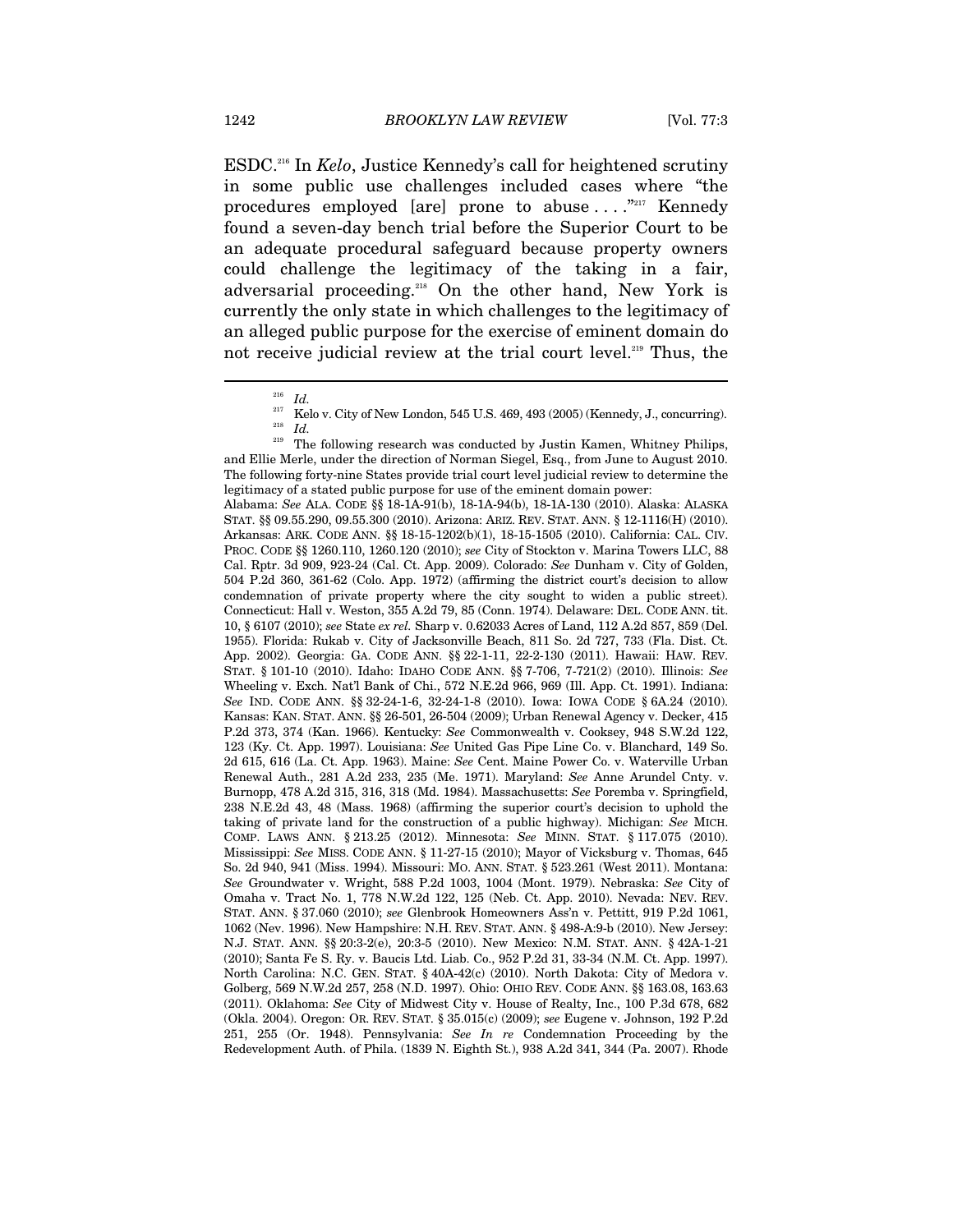New York Court of Appeals should have applied more exacting scrutiny in *Kaur* due to suboptimal procedural protections against the exercise of eminent domain for an illegitimate private purpose. $220$ 

Under New York's Eminent Domain Procedural Law (EDPL), a condemning authority is required to make a "determination and findings concerning the proposed public project," in which it must specify "the public use, benefit or purpose to be served by the proposed public project."221 Prior to its decision to take property, the condemnor must hold a public hearing<sup>222</sup> where "any person ... shall be given a reasonable opportunity to present [a] . . . statement . . . concerning the proposed public project. A record of the hearing shall be kept  $\dots$ ."<sup>223</sup> Any party wishing to challenge a decision to condemn property "may seek judicial review thereof by the *appellate division* of the supreme court . . . . The court shall either confirm or reject the condemnor's determination and findings. The scope of review shall be limited to whether . . . a public use, benefit or purpose will be served by the proposed acquisition."224 In *Jackson v. New York State Urban Development Corp.*, the New York Court of Appeals found that the EDPL does not "[require] a trial-type hearing to challenge a tentative decision to condemn."225 Therefore, a property owner who wishes to challenge the legitimacy of a taking under the Public Use Clause does not have the opportunity to present evidence to a neutral decision maker in a trial court for preservation of a record.<sup>226</sup> Rather, such property owner must first present evidence at a public hearing conducted by the

- 
- 

Island: *See* R.I. Econ. Dev. Corp. v. Parking Co., L.P., 892 A.2d 87, 91 (R.I. 2006). South Carolina: *See* Brown v. Aiken Cnty., 244 S.E.2d 514, 515 (S.C. 1978) (reviewing the trial court's decision to uphold the condemnation of property owners' land). South Dakota: S.D. CODIFIED LAWS § 21-35-10.1 (2010). Tennessee: Ryan v. Louisville & N. Terminal Co., 50 S.W. 744, 746 (Tenn. 1899). Texas: TX. PROP. CODE ANN. § 21.003 (2010). Utah: *See* Salt Lake Cnty. v. Ramoselli, 567 P.2d 182, 183-84 (Utah 1977). Vermont: VT. STAT. ANN. tit. 19, §§ 504, 505 (2010). Virginia: *See* Hoffman Family, LLC v. City of Alexandria, 634 S.E.2d 722, 725 (Va. 2006). Washington: *See* King Cnty. v. Theilman, 369 P.2d 503, 503 (Wash. 1962). West Virginia: *See* Charleston Natural Gas Co. v. Lowe & Butler, 44 S.E. 410 (W. Va. 1901) (reversing the Circuit Court's decision and allowing a gas company to condemn land for use of its pipeline). Wisconsin: WIS. STAT. § 32.06(7) (2010). Wyoming:  $\begin{array}{lll} \textit{See } \text{Compare v. Bd. of} \textit{Chty. Comm} \textit{rs, Natrona} \textit{Chty., 54 P.3d 1274, 1278 (Wyo. 2002).} \\ \textit{See } \textit{supra} \textit{Part II.} \\ \textit{221} & \text{N.Y. EM. DOM. Law § 204 (Consol. 2011).} \\ \textit{222} & \textit{Id. § 201.} \\ \textit{233} & \textit{Id. § 203.} \\ \textit{244 } & \text{S. } 207 \text{ (emphasis added).} \\ \textit{$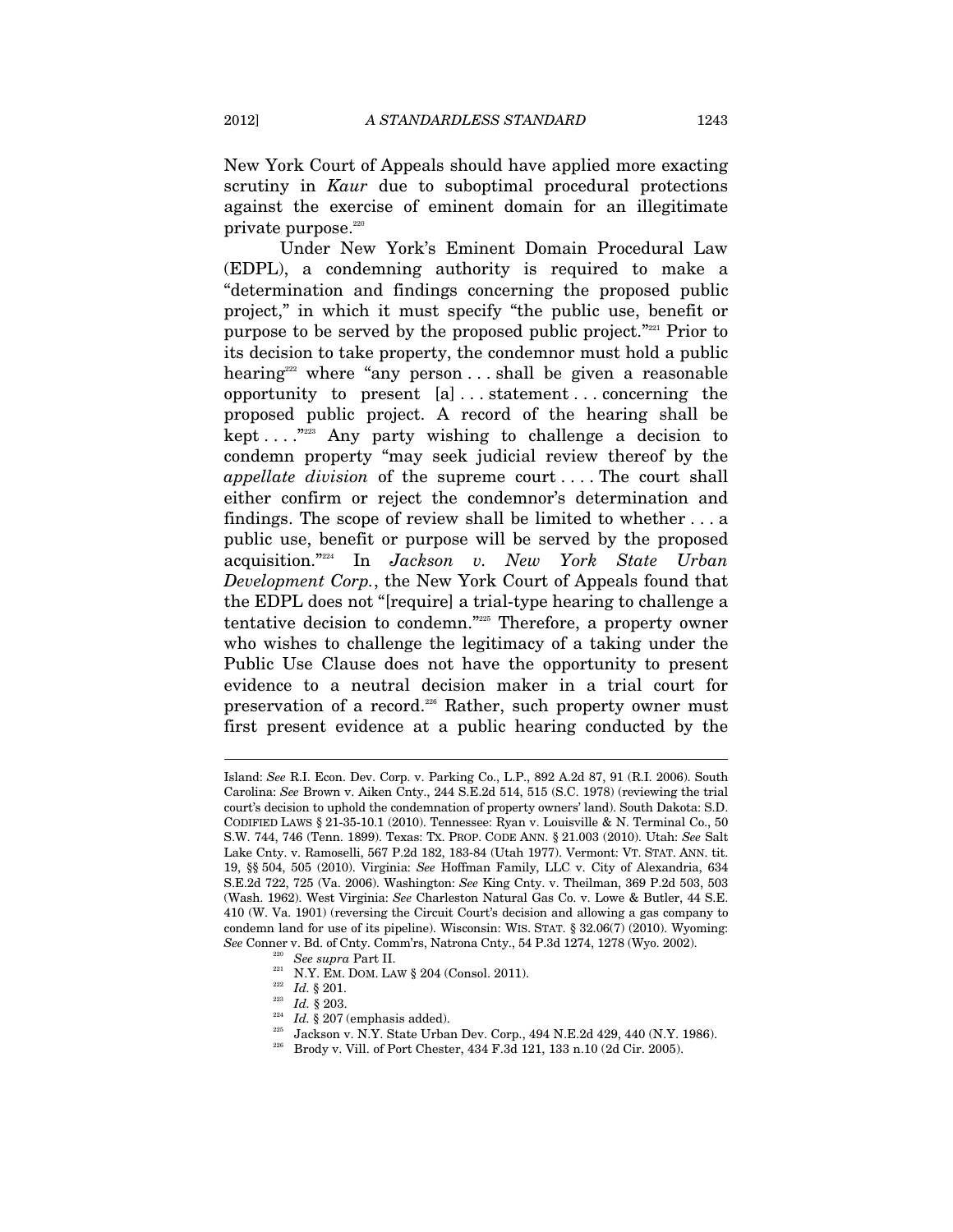condemning authority.<sup>227</sup> The record that would normally be established in a trial court before a judge<sup> $228$ </sup> is thus developed under the guidance of the agency seeking to exercise eminent domain. When the property owner challenges the agency's decision to condemn, the appellate court hears evidence developed at such hearing.229 This system creates procedural impediments to challenge the stated public purpose for a taking and is thus prone to abuse by condemning authorities.<sup>230</sup>

The procedures outlined in the EDPL have been upheld as constitutional in New York and thus do not, on their own, violate a challenger's due process rights under the Fifth Amendment.<sup>231</sup> The Fifth Amendment mandates that the government shall not deprive citizens of property without due process,<sup>232</sup> the adequacy of which is determined by considering the private interest at risk of deprivation by the procedure, the risk of erroneous deprivation of that interest, and the government's interest in implementing the procedure.<sup>233</sup> The Second Circuit ruled in *Brody v. Village of Port Chester* that the challenger of a taking "has no constitutional right to participate in the [agency's] initial decision to exercise its power of eminent domain, and the post determination review procedure set forth in EDPL § 207 is sufficient" to provide challengers adequate process.234 Because challengers can raise their claims at the public hearing required under the EDPL, they have an opportunity to make a record by presenting their views and submitting evidence.<sup>235</sup> As such, the procedure here described is not itself a violation of the due process right "to be heard 'at a meaningful time and in a meaningful manner."<sup>2236</sup>

However, Justice Kennedy's hypothetical in *Kelo* does not require a violation of due process to trigger heightened scrutiny when there are allegations that the stated public purpose for a

<sup>&</sup>lt;sup>227</sup> N.Y. EM. DOM. LAW § 204.<br><sup>228</sup> See supra note 219.<br><sup>229</sup> See Vill. Auto Body Works, Inc. v. Inc. Vill. of Westbury, 454 N.Y.S.2d 741,  $\begin{array}{lll} \text{743 (N.Y. App. Div. 1982).} & & & \\ \text{743 (N.Y. App. Div. 1986).} & & & \\ \text{744 (N.Y. 1986).} & & & \\ \text{755 (NST. amend. V.} & & & \\ \text{766 (N. V. 1986).} & & \\ \text{777 (N. V. 1986).} & & \\ \text{788 (N. V. 1986).} & & \\ \text{789 (N. V. 1986).} & & \\ \text{799 (N. V. 1986).} & & \\ \text{799 (N. V. 1986$ 

*Vill. Auto Body Works, Inc.*, 454 N.Y.S.2d at 743 (holding that EDPL § 207 "does not violate either the procedural or substantive due process rights of the property

owner"(citation omitted)). 235 *Vill. Auto Body Works, Inc.*, 454 N.Y.S.2d at 743. 236 *Mathews*, 424 U.S. at 333 (quoting Armstrong v. Manzo, 380 U.S. 545, 552 (1965)).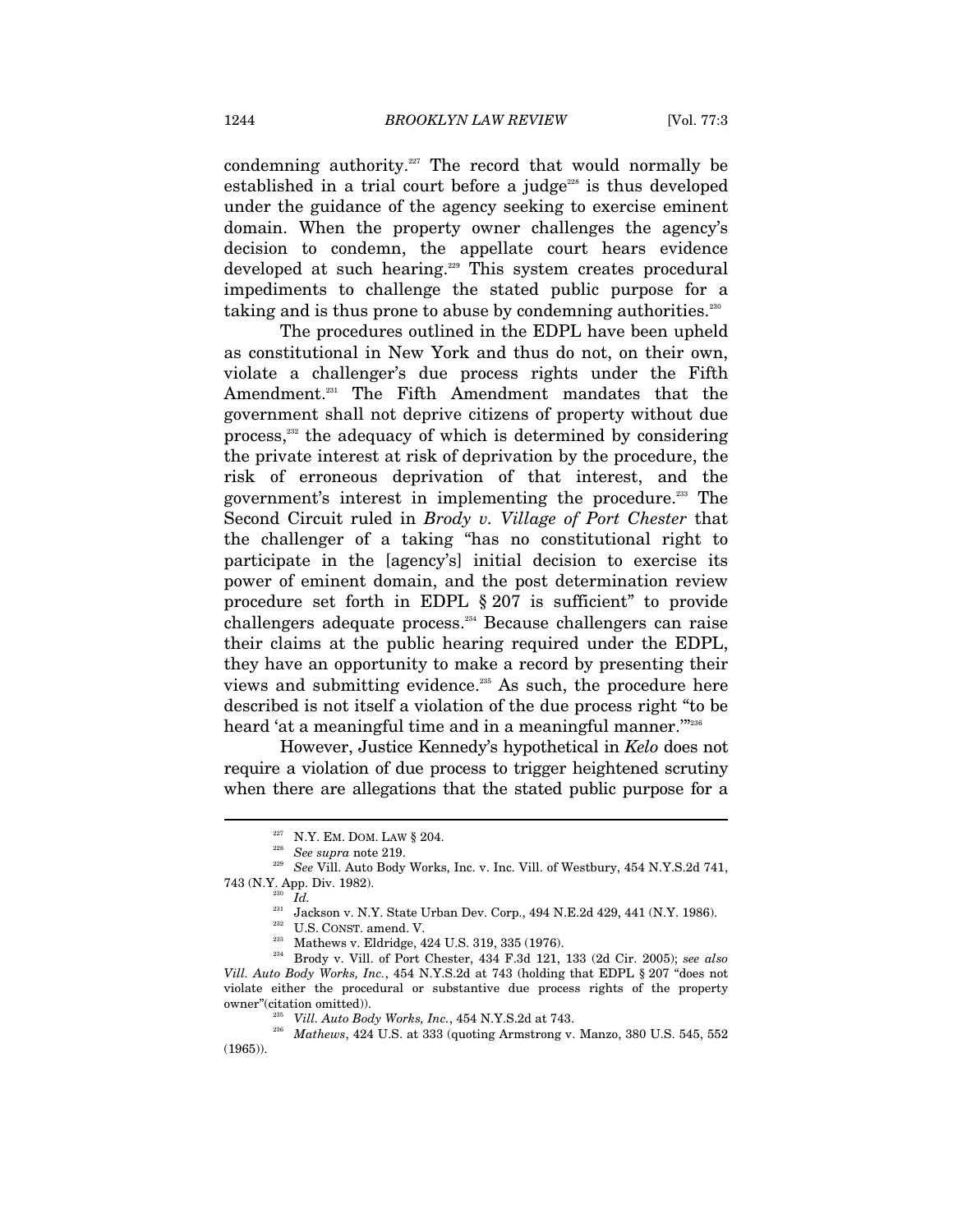taking is mere pretext to bestow a private benefit.<sup>237</sup> Rather, his standards for denying a presumption of validity require only that "the procedures employed [are] prone to abuse  $\dots$ ."<sup>238</sup> Though a public hearing allows challengers to establish a record that can later be heard by an appellate court, there are "practical impediments" inherent in this non-adversarial forum to demonstrating impermissible favoritism.239 For example, in *Kaur*, ESDC closed the record despite the fact that the challenging landowners were engaged in FOIL litigation to retrieve documents from ESDC in support of their public use challenge. $240$ Had the record been established under the supervision of a neutral arbiter rather than by the condemning authority itself, the plaintiffs in *Kaur* may have been able to use these documents to state a more compelling case of impermissible favoritism.<sup>241</sup> Although the EDPL does not facially violate the Due Process Clause, it sufficiently burdens challengers to trigger heightened judicial review under Kennedy's analysis for mere pretext.<sup>242</sup> Therefore, the New York Court of Appeals should have applied a heightened standard of review in *Kaur*.

# *C. Possible Legislative Solutions to Eminent Domain in New York*

If the New York courts continue to allow takings for unconstitutional private purposes, then the New York State Legislature must take steps to prevent the abuses that occurred in *Kaur* from recurring in the future. Most obviously, New York should join the other forty-nine states in requiring trial level review of eminent domain challenges under the Public Use Clause<sup>243</sup> to ensure procedures that are not "prone to abuse."<sup>244</sup> Also, if the courts insist on maintaining different standards of review, the application of which depend on whether a taking is intended to eliminate blight or solely to promote economic development,<sup>245</sup> then the statutory scheme must redefine blight so as to avoid the

<sup>237</sup> *See* Kelo v. City of New London, 545 U.S. 469, 491-93 (2005) (Kennedy, J., concurring). 238 *Id.*

<sup>&</sup>lt;sup>240</sup> In re Kaur v. N.Y. State Urban Dev. Corp., 892 N.Y.S.2d 8, 29 (N.Y. App. Div. 2009) (Richter, J., concurring), rev'd 933 N.E.2d 721 (N.Y. 2010).

<sup>&</sup>lt;sup>241</sup> See id. at 30<br><sup>242</sup> Kelo, 545 U.S. at 493 (Kennedy, J., concurring).<br><sup>243</sup> See supra note 219.<br><sup>244</sup> Kelo, 545 U.S. at 493 (Kennedy, J., concurring).<br><sup>245</sup> See supra Part III.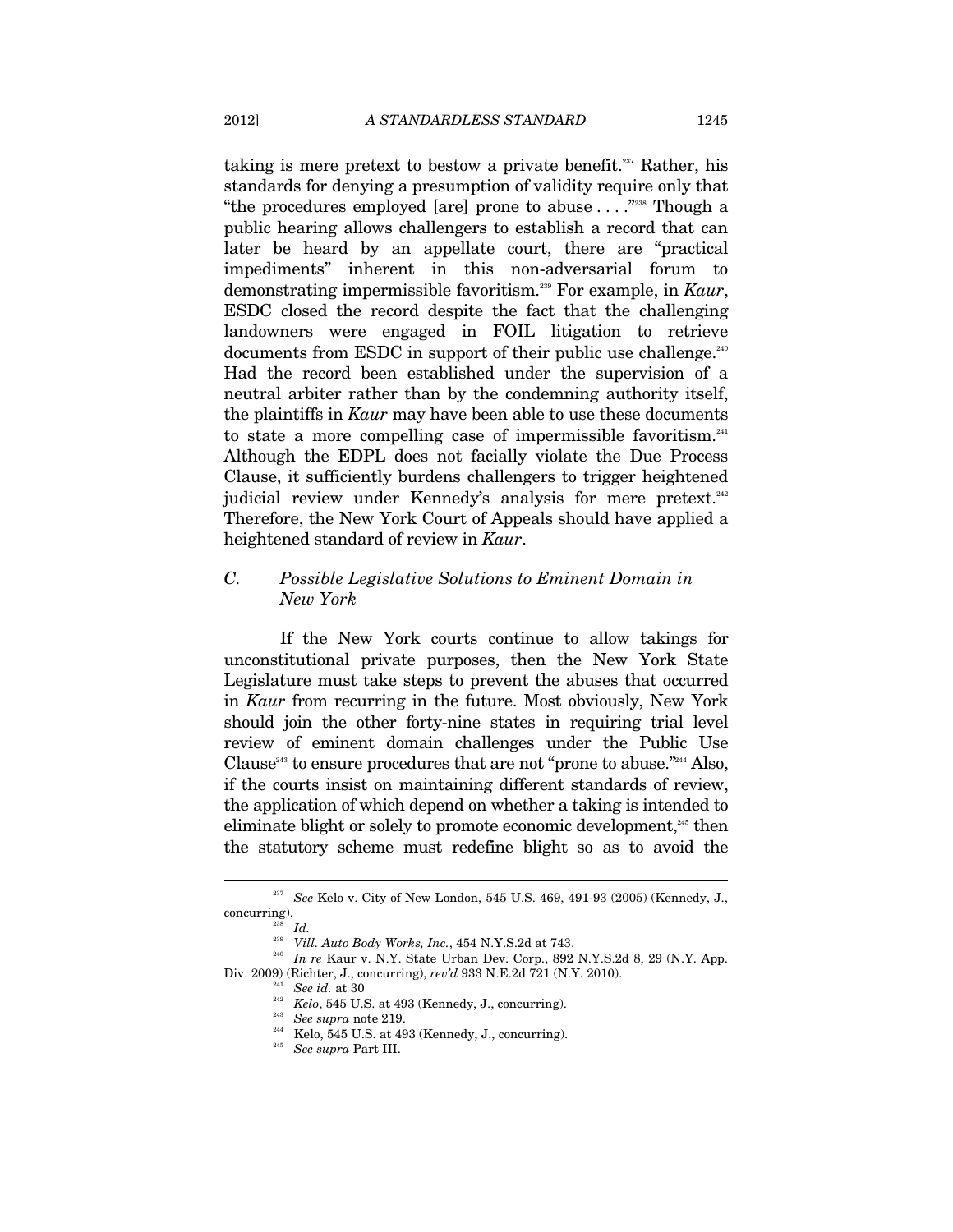manipulations devised by ESDC and Columbia to elude heightened judicial scrutiny.<sup>246</sup> Thus, New York should amend the UDC Act to construe "blighted area" narrowly. Specifically, the legislature should adopt Vermont's statutory limitation that "[n]o area shall be determined to be a blighted area solely or primarily because its condition and value for tax purposes are less than the condition and value projected as the result of the implementation of any ... private redevelopment plan."<sup>247</sup> Finally, New York should reduce the hardships imposed on persons displaced and disinherited by takings that seek solely to promote economic development by providing increased compensation for the property taken.<sup>248</sup> The legislature should adopt Kansas's approach, which requires the condemnor in an economic development taking to pay the landowner 150 percent of the subject property's fair market value.<sup>249</sup> By adopting these new laws, the New York State Legislature can reduce the instances and inequalities of eminent domain abuse despite the courts' unwillingness to oppose private development interests and their political enablers.

#### **CONCLUSION**

 $\overline{a}$ 

The Supreme Court should have reversed the New York Court of Appeals in *Kaur* and remanded the case for review using the heightened scrutiny required by *Kelo*. Such a decision would have both defended the vulnerable populations harmed by the taking itself<sup>250</sup> and settled the jurisdictional split regarding public use challenges to takings that are purportedly intended to remediate blight. $251$  Instead, the Second Circuit and New York courts will continue to defer to the judgments of condemning authorities that seek to abuse their power of eminent domain and who, in doing so, contribute to the widening gap between rich and poor throughout the state.<sup>252</sup>

<sup>246</sup> *See supra* Part IV. 247 VT. STAT. ANN. tit. 24 § 3201(3) (2010). 248 *See supra* Part I. 249 KAN. STAT. ANN. § 26-501b (2009); *see also* R.I. GEN. LAWS § 42-64.12-8 (2011) ("Owners of property taken for economic development purposes shall be compensated for . . . [a] minimum of one hundred fifty percent of the fair market value of the real property.").<br><sup>250</sup> See supra Part I.<br><sup>251</sup> See supra Part III. 252 *See generally* FISCAL POLICY INST., PULLING APART IN NEW YORK: AN

ANALYSIS OF INCOME TRENDS IN NEW YORK STATE (2008), *available at* http://www.fiscalpolicy.org/FPI\_PullingApartInNewYork.pdf.